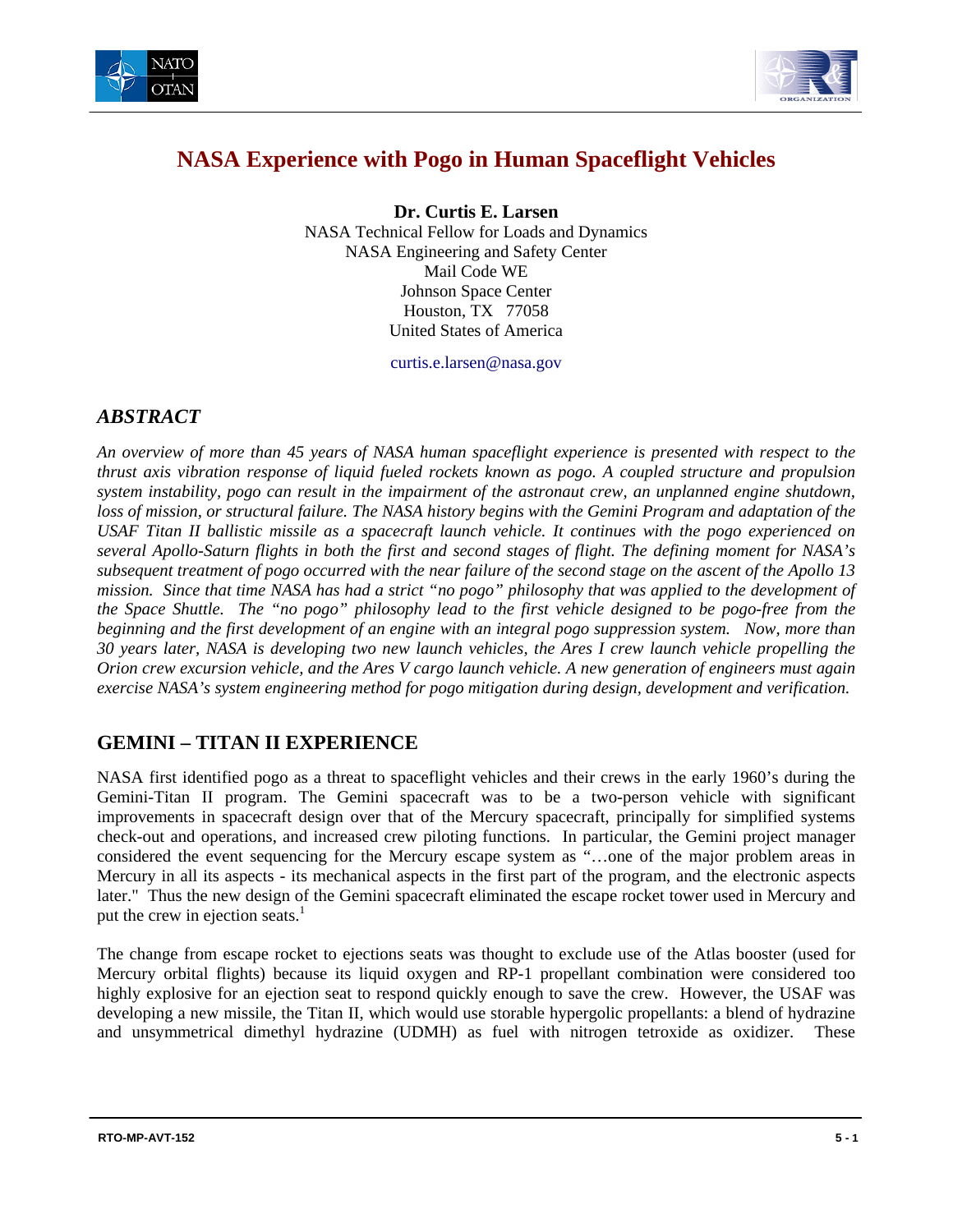

propellants were thought to react much less violently in the case of an abort then the cryogenic propellants of Atlas, so ejection seats were considered compatible with the Titan II. The increased thrust of the Titan II almost two and one-half times that of the Atlas, also made other Gemini spacecraft improvements more feasible. Thus Gemini and Titan seemed to be a perfect match.<sup>1</sup>



**Figure 1. Gemini-Titan**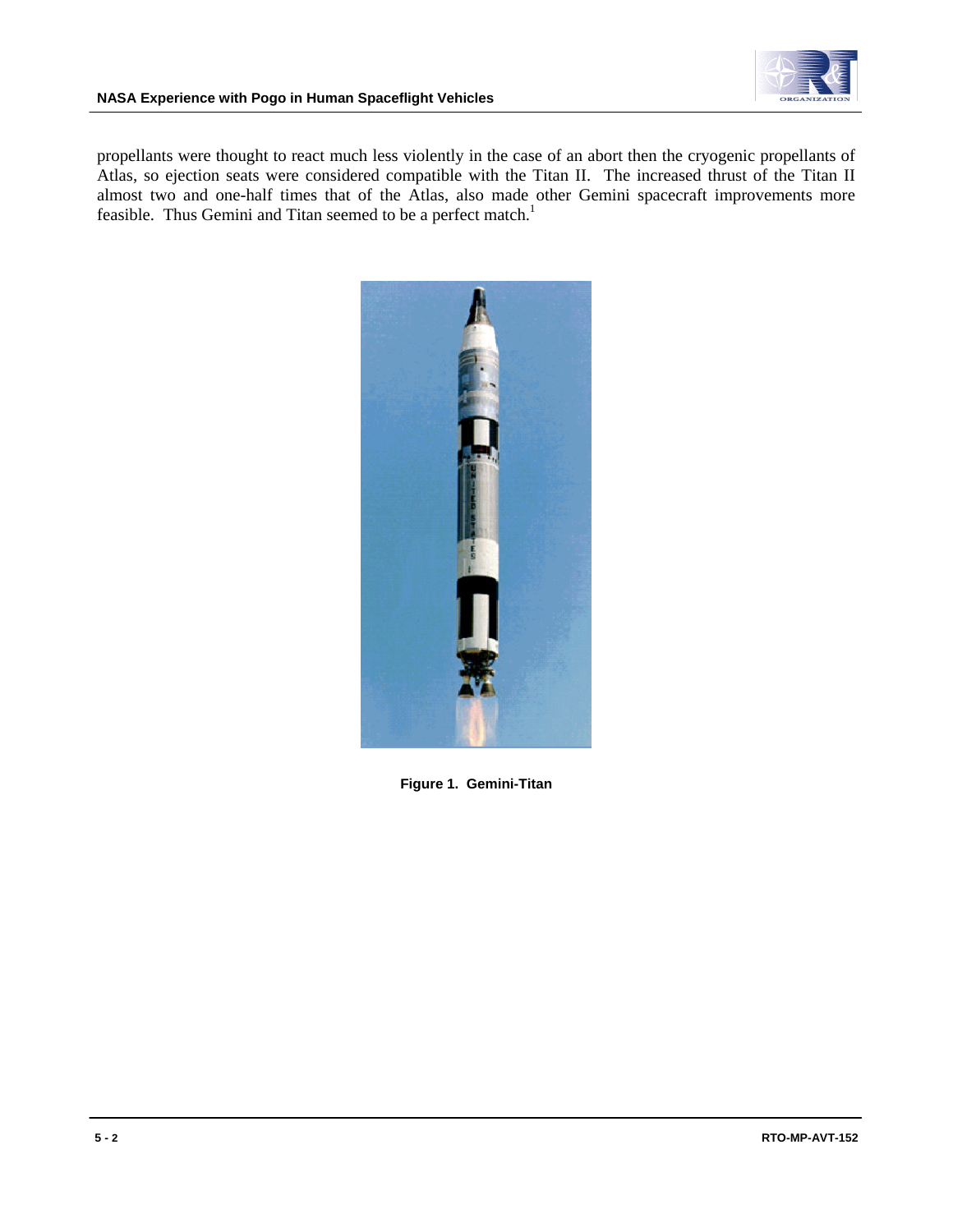



Figure 2. Gemini Spacecraft and Ejection Seats<sup>1</sup>

#### **Artist's sketch of ejection seats propelling the astronauts to escape distance from a launch failure. They would be used in emergencies before launch (pad-abort) and in flight to about 18,000 meters altitude.**

The USAF began test flights with the Titan II ballistic missile on March 16, 1962. Ninety seconds into the first-stage flight the missile began a longitudinal vibration going from 10-13 Hertz for roughly 30 seconds, reaching a maximum amplitude of  $+/- 2.5$  g's at about 11 Hertz.<sup>2,3,4</sup> Even for a military payload this design environment was excessive (the USAF considered 1.0 g as a tolerable design load for the structure of the Titan II and it's payload).<sup>2,4</sup> But for a spacecraft's crew, vibration at 11 Hertz and  $+/- 2.5$  g's could be painful and would greatly impair their ability to perform any piloting functions or respond to an emergency. NASA required that the vibrations be kept below  $+/- 0.25$  g's.<sup>1,2,3,4</sup>

The longitudinal oscillations were soon given the nickname "pogo", because of the analogy to the ride on the children's pogo stick jumping toy. Pogo was a regular discussion item in Houston at the NASA Manned Spacecraft Center (MSC) and the USAF formed a special Committee for Investigation of Missile Oscillations. The fourth Titan II test flight in July 1962 provided engineers with a clue to the problem as the implementation of a higher operating pressure in the first-stage fuel tank seemed to have cut the pogo amplitude in half, to  $1.25$  g's.<sup>1</sup>

The Titan II contractor, The Martin Company, suggested that pogo might be caused by oscillating pressures in the propellant feedlines. Using what was thought to be an accurate mathematical model, Martin proposed to install a vertical surge-suppression standpipe charged with gaseous nitrogen in each of the oxidizer lines on a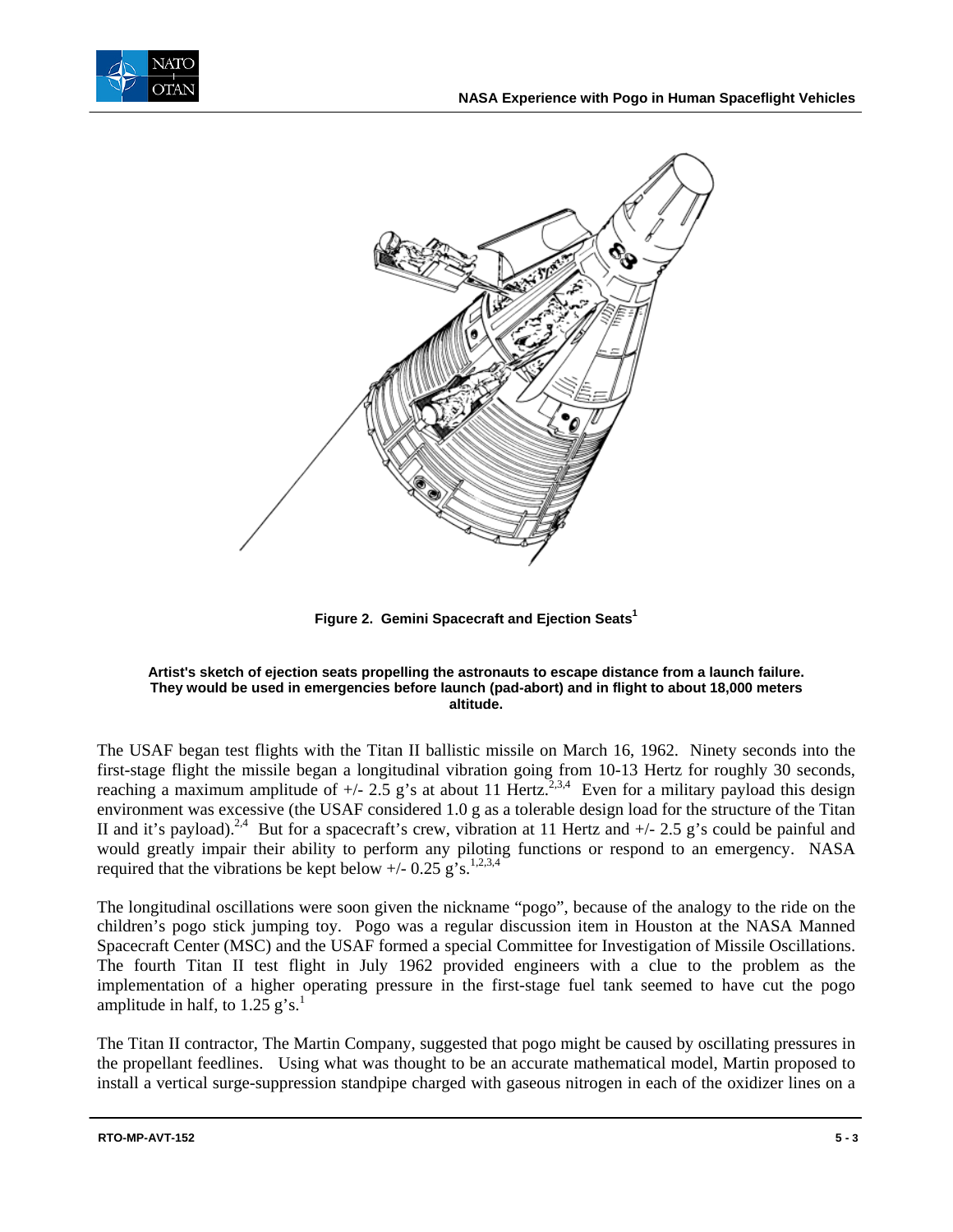

later Titan II test flight. NASA endorsed the plan, and the USAF agreed, launching the eighth Titan II development flight (N-11) on December 6, 1962 with the standpipes installed.<sup>1,2,3</sup>

But instead of damping the pogo effect, the vibrations at the payload actually increased to +/-5 g's, forcing an early first stage engine shut down and mission loss. The NASA MSC Director remarked to his Manned Space Flight Management Council that he saw one hope: "the fact that the addition of the surge chamber affected the oscillation problem may indicate that the work is being done in the right place."  $\frac{1}{1}$ 

The Air Force then asked the Aerospace Corporation to join the team working a Titan II improvement plan. Led by Sheldon Rubin, the team reviewed pressure recordings from static engine firings conducted a year earlier and identified the key missing element in the pogo model as pump inlet cavitation at both the oxidizer and fuel pumps. Just as the gas in an accumulator, cavitation bubbles were found to lower the vibration frequency of the fluids in the feed lines. The previous analyses had shown the fuel frequency to be well above the structural frequency while the oxidizer frequency appeared to be closer to the structural frequency, prompting installation of the oxidizer accumulators. In fact, the cavitation bubbles also caused the fuel frequency to fall close to the structural frequency. The improved Aerospace model showed that without the oxidizer accumulators, the oxidizer feedback partially canceled the fuel feedback through phasing of their thrust contributions. Further, the model showed that when the oxidizer feedback was weakened by the addition of the missile N-11 accumulators, the net effect was a greater instability. The addition of accumulators in each engine's fuel line was shown to be essential to eliminate pogo on the Titan  $II^{2,3}$ .

The next Titan II flew on December 19, 1962 with no standpipes, but increased fuel-tank pressure and aluminum oxidizer feedlines instead of steel. Surprisingly, the pogo amplitude was lessened but no reason for the effect was readily apparent. Pogo on the tenth flight on January 10, 1963, was recorded at a new low of  $\pm 0.6$  g at the spacecraft interface. But the NASA requirement for the Titan II remained as  $\pm 0.25$  g at most due to the larger role astronauts were to play in piloting Gemini compared to Mercury.

On January 29, 1963, the USAF Titan Program Office froze the missile design with respect to devices for cutting vibration levels because the pogo vibration had be reduced below the specifications for the missile air frame and systems, and in early March the USAF decided that it could no longer accept the costs and risks of efforts to reduce the oscillations any further. $<sup>1</sup>$ </sup>

But the vibration was still too high for Gemini and the USAF decision was soon reversed due to visits by the NASA Associate Administrator and the Secretary of Defense to the MSC in Houston. NASA blamed multiple Titan II problems for a drastic change in the Gemini schedule: two unmanned flights were now necessary rather than one, the number of manned missions was cut to ten, and the first manned launch was delayed by five months until August 1964. The Secretary assured NASA that Titan II would be fixed.<sup>1</sup>

In a subsequent review with the commanding USAF general, the Titan II contractors argued pogo could be solved by increased fuel-tank pressure, and a combination of standpipes in the oxidizer lines and mechanical accumulators in the fuel lines. The USAF and NASA agreed to a joint development and test program expressly designed to bring Titan II up to Gemini standards. The Secretary of Defense and the NASA Administrator endorsed the plan and directed the Secretary of the Air Force both to fund the development and to flight-test the improvements in the missile program

The 17<sup>th</sup> test flight on May 13, 1963, reached a new low amplitude record for Titan II pogo of  $\pm 0.35$ g. However, the 19th Titan II flight on May 29, 1963, was another failure. Flying with pogo suppression devices for the first time on both oxidizer and fuel systems to test their combined effect, the missile leaked fuel in its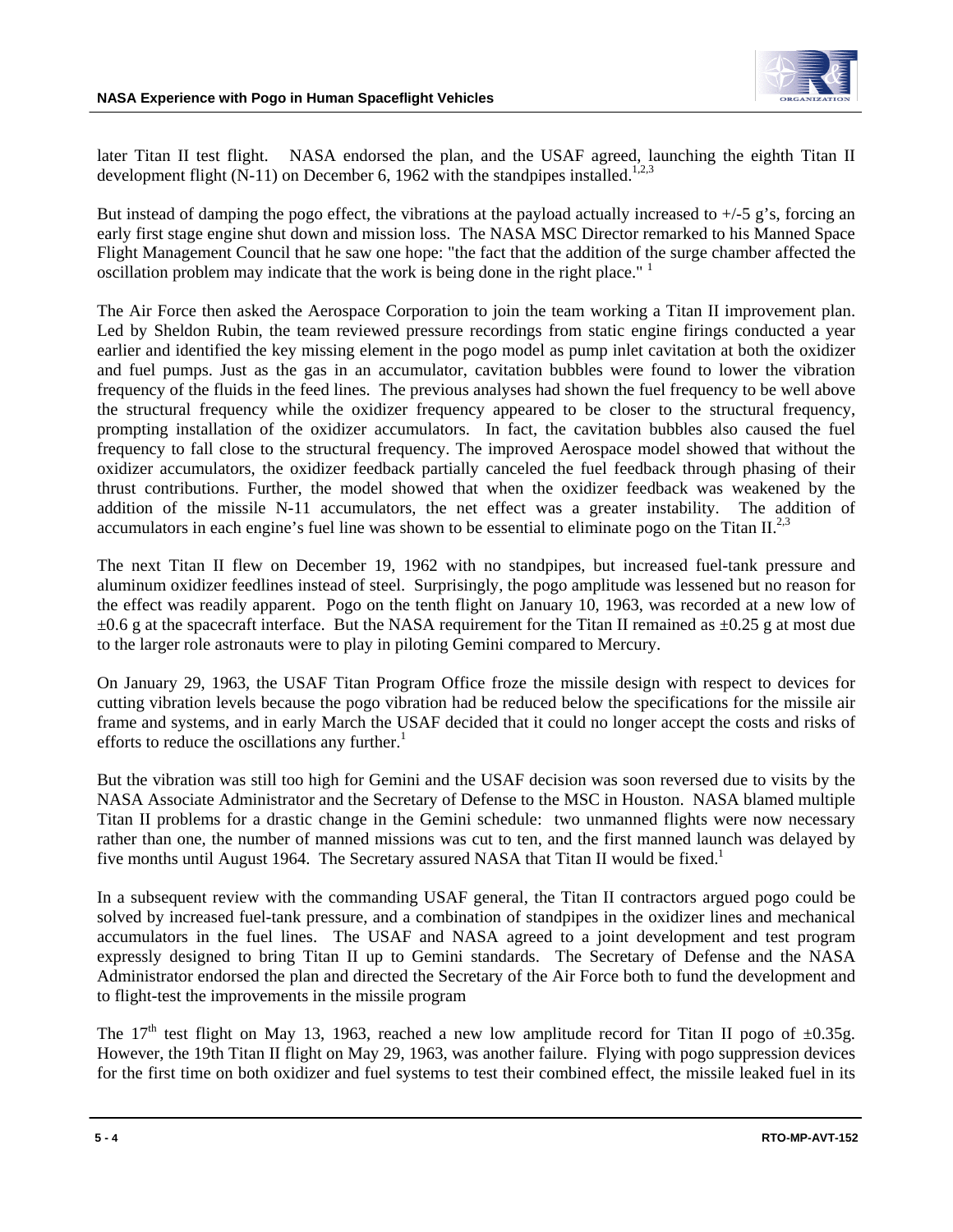

engine compartment and burst into flame as it lifted off. With controls damaged by the fire, it pitched over and broke up 52 seconds later, too soon to provide any pogo data.

Yet another flight failure followed on June 20, on the 20th Titan II flight. Launched on a military-only mission without the fuel line suppressors, pogo levels were low enough  $(\pm .62g)$  to meet Air Force standards, but a second stage engine problem with the oxidizer injector of the gas generator caused thrust to fall off shortly after staging to about half the required value. The same thing had happened in two earlier tests, and had the missile been carrying a spacecraft, its crew would have been forced to abort the mission. The back-toback failures resulted in the USAF suspension of Titan II flight testing. Only 13 flights were left in the test program and any further attempts to lower pogo levels seemed too great a risk to proving the Titan II was ready to join the American strategic deterrent forces.<sup>1</sup>

The potential hazard of pogo to pilot safety had prompted a survey of available data on human tolerance of such vibration, leading NASA to conclude that pogo should be completely eliminated, or at least not allowed to exceed ±0.25g. Test programs at NASA's Ames Research Center and the MSC in the summer of 1953 indicated that higher levels might be tolerable, but overall they provided strong support that the 0.25g was still a prudent upper limit. An experimental program to eliminate pogo at its source was preferred, but NASA would settle for the 0.25g as a bearable limit if it was proved on Titan II flights before the launcher flew the Gemini spacecraft. However, some at NASA were skeptical of ever solving the problem on Titan II and NASA's Marshall Space Flight Center began to study the substitution of the Saturn I launch vehicle for both Titan II and Atlas.

Titan II launched again on September 23, 1963, and suffered a guidance malfunction unrelated to the Gemini booster configuration. Pogo on this launch was reached plus or minus 0.75g.

An October meeting of the USAF management considered whether to follow through with plans to fly Missile N-25 with oxidizer standpipes and fuel-side piston accumulators. Engine tests begun in August had confirmed the fuel line resonance as the cause of the Missile N-11 failure and demonstrated that fuel accumulators would solve the problem. The extensive testing was used to generate test-verified equations describing the dynamics of structure, the propellant feed systems and the engines. Pump tests showed that as inlet pressures were reduced toward cavitation, the pump started acting as an amplifier and large oscillations resulted in the thrust chamber pressure. Aerospace and Space Technology Laboratories argued strongly for the planned flight and won the crucial decision to fly as planned.<sup>1,3</sup>

With both fuel and oxidizer suppressors installed, flight N-25 launched on November 1, 1963, recording the lowest vibration levels ever on Titan II of only 0.11 g's, well below the ±0.25g required by NASA as the upper limit for pilot safety.<sup>1,2,3</sup>

With the success of the standpipe and accumulator on Missile N-25, the NASA Gemini Program Office inferred that the pogo theory and analysis had been confirmed, and moved on November 6 to procure several sets of the suppression devices for the Gemini launch vehicles. After subsequent Titan II launches on December 12, 1963, and January 15, 1964, both carried the suppressors and both met NASA standards, the Titan II was declared suitable for human flight. $1,2$ 

The first unmanned Gemini launch occurred one second after 11 o'clock on Wednesday morning, April 8, 1964. The Gemini I mission post flight report showed pogo of low amplitude and slight build-up just prior to staging, but it was not considered significant. The second Gemini mission, on 19 January 1965, almost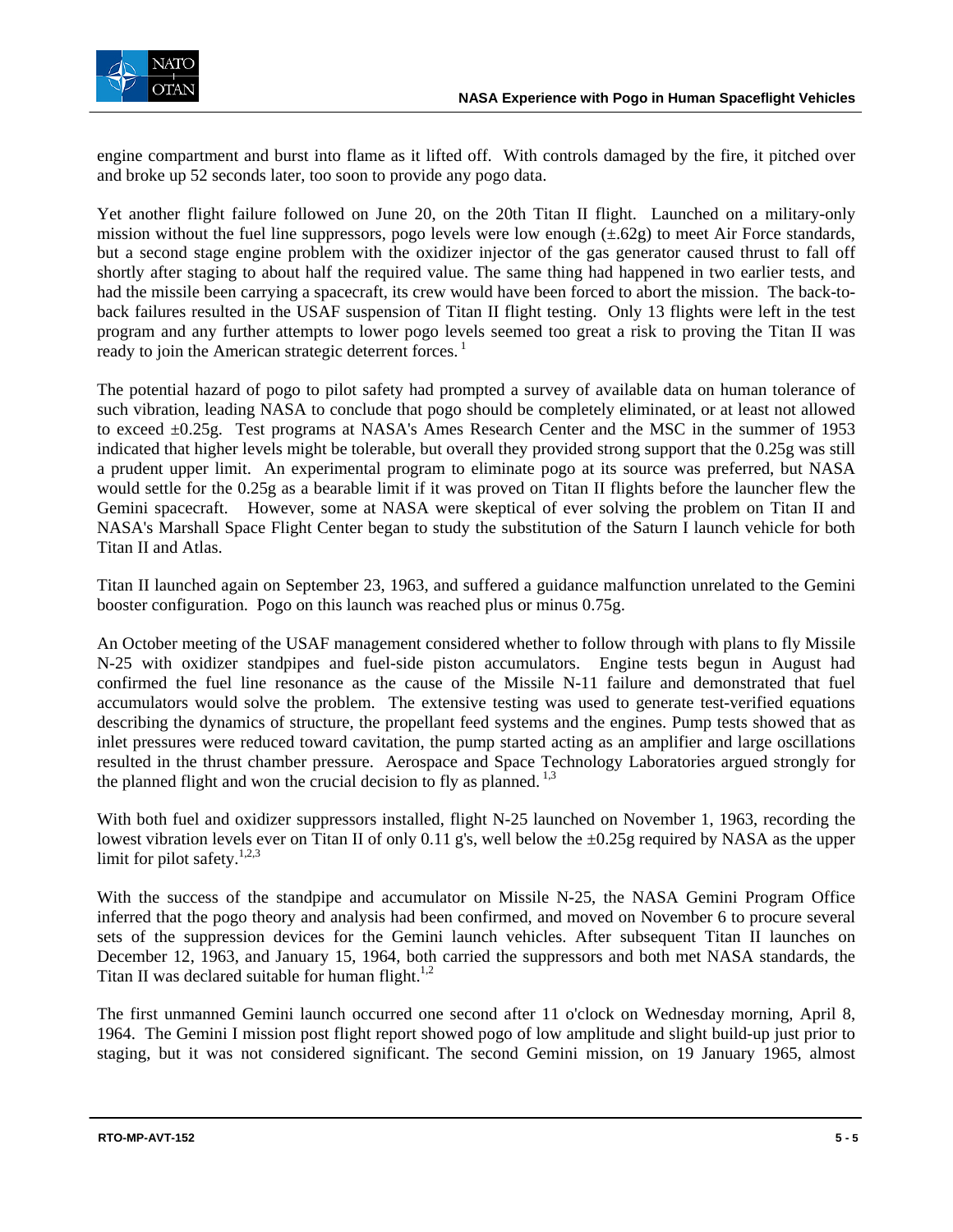

matched the first, in the quality of performance, proving Gemini's spacecraft and launch <sup>1</sup>

The first Gemini crew of Virgil Grissom and John Young launched at 9:24 am on March 23, 1965. The GT-3 vehicle lifted off so smoothly that neither Grissom nor Young felt anything, and they remarked later that there was less noise than they had heard on the moving-base simulator in Dallas. The Gemini flights continued with little pogo noted until GT-5, also designated as Gemini  $V<sup>1</sup>$ .

The Gemini V crew of Gordon Cooper and Pete Conrad reported experiencing objectionable pogo during launch at 126 seconds, although the booster systems engineer saw no evidence on telemetry. Unable to read the panel gauges to the desired degree of accuracy and finding speech difficult, the pilot estimated the magnitude at  $+/-0.5$  g.<sup>5</sup>

Post-flight data analysis showed pogo onset at T+92 sec, lasting for 46 seconds, with maximum amplitude of +/- 0.38g at the spacecraft-launch vehicle interface. The vibration was further noted as sustained oscillation duration of about 13 seconds as compared to intermittent response on previous flights.<sup>5</sup>



**Figure 3. Comparison of Gemini-Titan Pogo Levels**<sup>5</sup>

Further data analysis showed that the oscillations occurred only on the oxidizer side and not the fuel side. This was attributed to improper operation of the oxidizer standpipe as post-flight analysis and tests showed only about 10 percent of the normal gas bubble in the standpipe after charging was completed.<sup>5</sup> The standpipe was normally charged with nitrogen shortly before lift-off, but on this flight there was a hold on the countdown after the gas was inserted. It is significant to note that the nitrogen gas is readily dissolved in the nitrogen tetroxide oxidizer. 3

No significant pogo was reported on any subsequent Gemini-Titan flights, although the vibration was still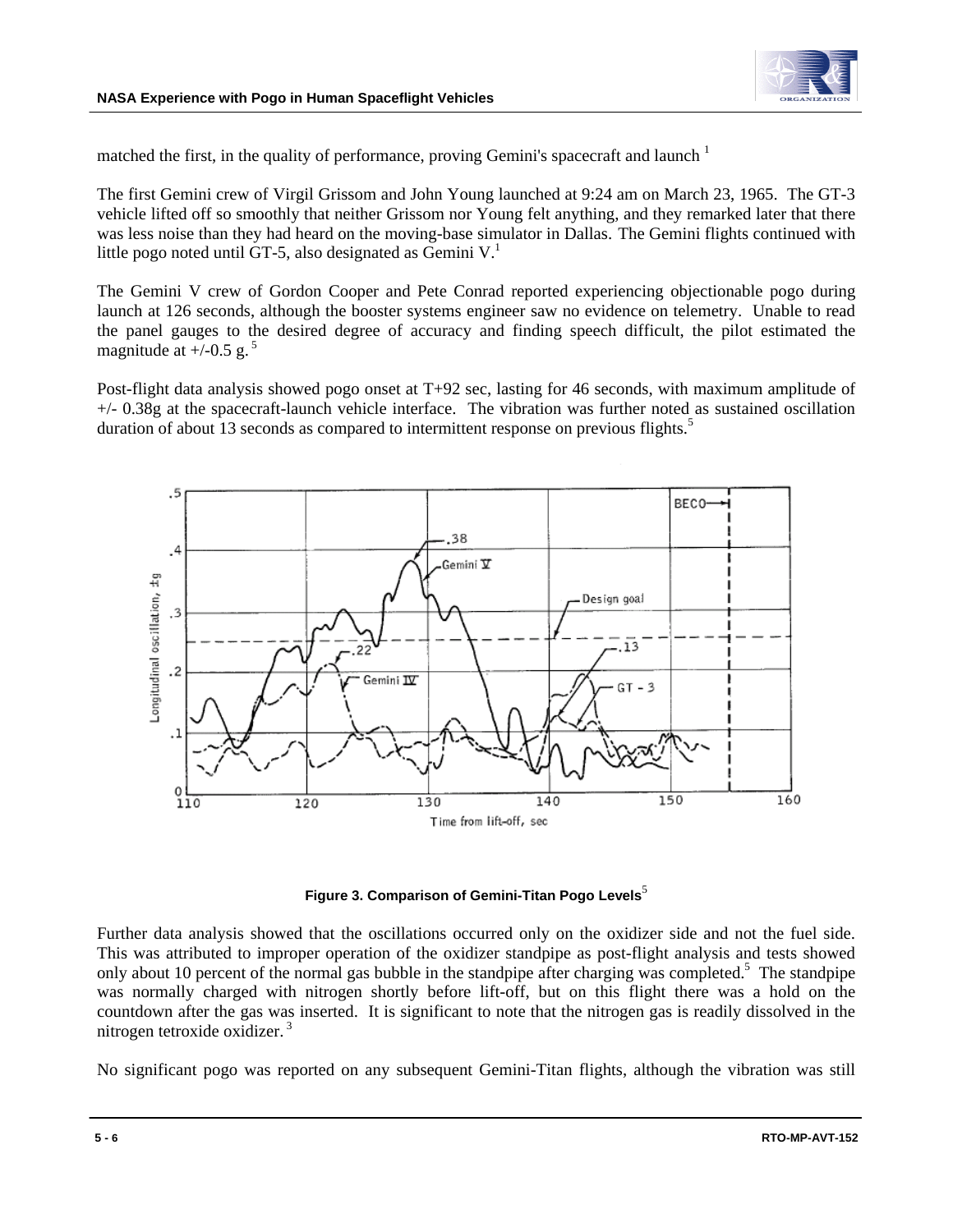

notable to the astronauts, as mentioned for example by Michael Collins in his book "Carrying the Fire", reflecting on his Gemini VIII mission with John Young.<sup>6</sup> The postflight reports for Gemini X and XII noted intermittent suppressed longitudinal oscillation at T+123 seconds, at 10.9 Hz and  $+/-0.10$  g; and at T+126.1 seconds at 11.2 Hz and  $+/-0.14$  g, respectively.<sup>7, 8</sup>

In retrospect to the Gemini-Titan experience, it was recognized that the longitudinal oscillations experienced on previous Mercury flights on the Redstone and Atlas launch vehicles were also pogo, but not to such a severe level, the astronauts withstanding about  $+/-0.45$  g.<sup>4</sup> The Redstone vehicle had exhibited pogo vibration in ground tests<sup>3</sup>, and the Atlas vehicle experienced pogo at about 12 Hertz for a few seconds just prior to booster engine cutoff, as well as a vibration at 5-6 Hertz for the first 20 seconds after liftoff referred to as gaspogo, ullage-coupled pogo, or bloating, which was unique to the Atlas' pressure stabilized stainless steel  $construction<sup>1,3,4</sup>$ 

## **THE APOLLO SATURN V EXPERIENCE**

In parallel to the Gemini Program, NASA was developing the Saturn rockets to take the Apollo spacecraft to the moon. The Saturn I vehicles all flew with no occurrence of pogo. The first Saturn V (AS-501) launched on Nov. 9, 1967, carrying the unmanned Apollo 4 spacecraft, and was thought to have performed nearly flawlessly.



**Figure 4. Saturn V First Stage S-IC** 

The second unmanned Saturn V, designated as AS-502 or Apollo 6, launched on April 4, 1968, but unexpectedly experienced pogo at 5 Hz between 105-140 seconds during first stage (S-IC) boost with 0.60 g maximum acceleration at the command module and  $0.33$  g at the aft of the vehicle.<sup>3</sup> The second and third stages of flight also experienced problems with failures of the J-2 engines unrelated to the first stage pogo.<sup>9</sup> 9The acceleration response recorded at the lunar module simulator during the first stage pogo event is illustrated in Figure  $5.^{10}$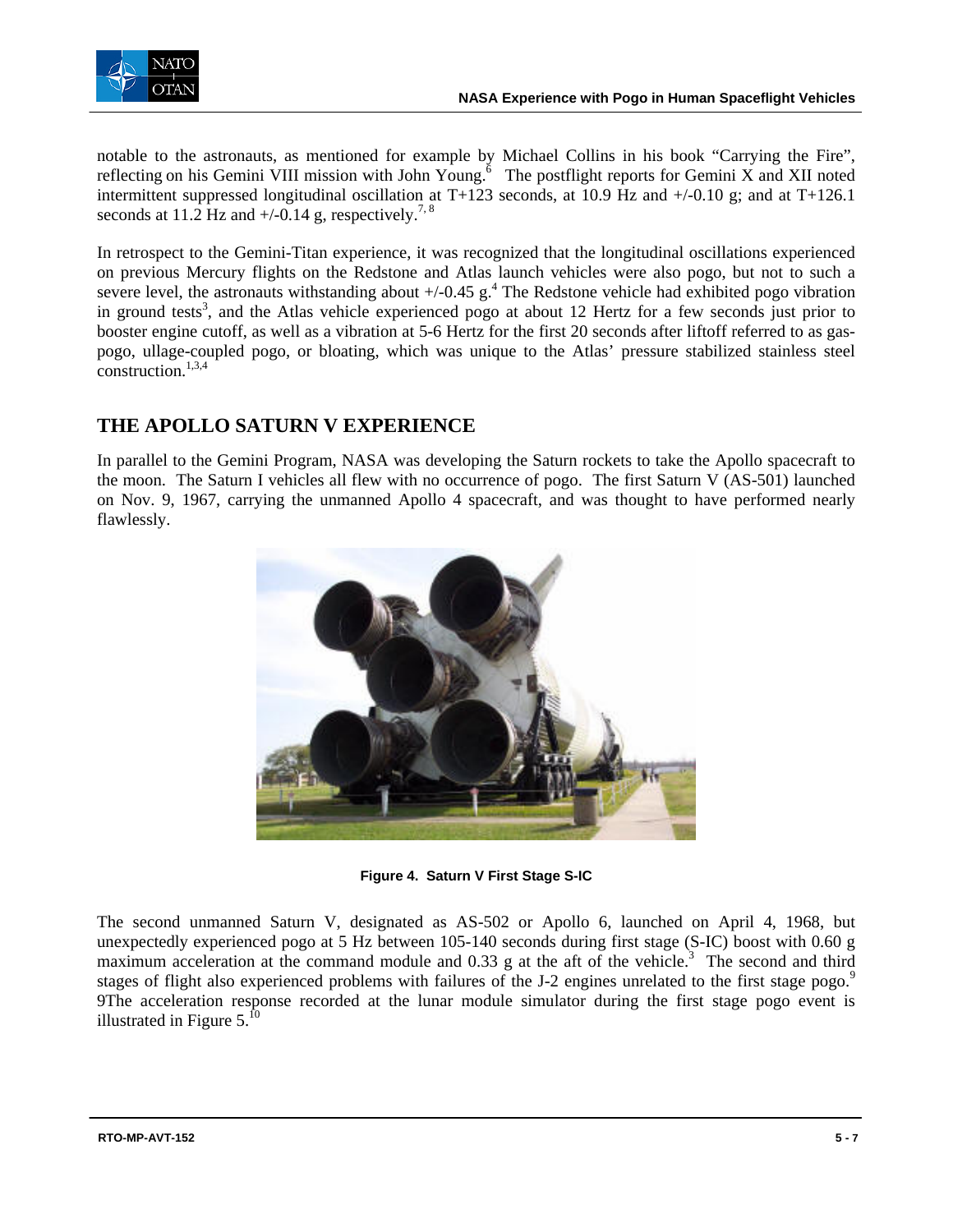



Figure 5. Pogo oscillation as measured at the LM simulator<sup>10</sup>

Following Apollo 6, re-inspection of the Apollo 4 data revealed a similar but smaller transient that had been previously overlooked.<sup>3</sup> This pogo vibration was not severe enough to impair structural integrity of the launch vehicle or spacecraft, but was greater in amplitude than that tolerated for Mercury or allowed for Gemini for crew exposure. Susceptibility of the Saturn V to pogo was thought to have been thoroughly investigated by the Saturn stage contractors, who had certified that their respective designs would be pogo-free. It turned out that these mathematical analyses had been conducted on an inadequate data base.<sup>11</sup> It had been determined from the mathematical models that low structural damping and wide tolerances were indicators of potential instability during flight. Narrowing the component tolerances by appropriate testing was thought to be a solution. Thus, pulsing tests had been run on the pumps for the F-1 (first-stage engine) and the J-2 (secondand third-stage engines) to estimate the fluid modulus due to cavitation. However, the complexity of pump cavitation had not yet been fully appreciated, and major interest was focused on the effect of the inlet pressure on the inlet line frequency, while the effect of amplification by the pump was neglected. It was thought that if a pogo problem was subsequently found it could be corrected by adding helium bubbling into the top of the appropriate propellant feed line which would further reduce the line frequency.<sup>3</sup> But incorporating pogo suppressors into the Saturn V vehicles was considered a difficult retrofit as the vehicles were already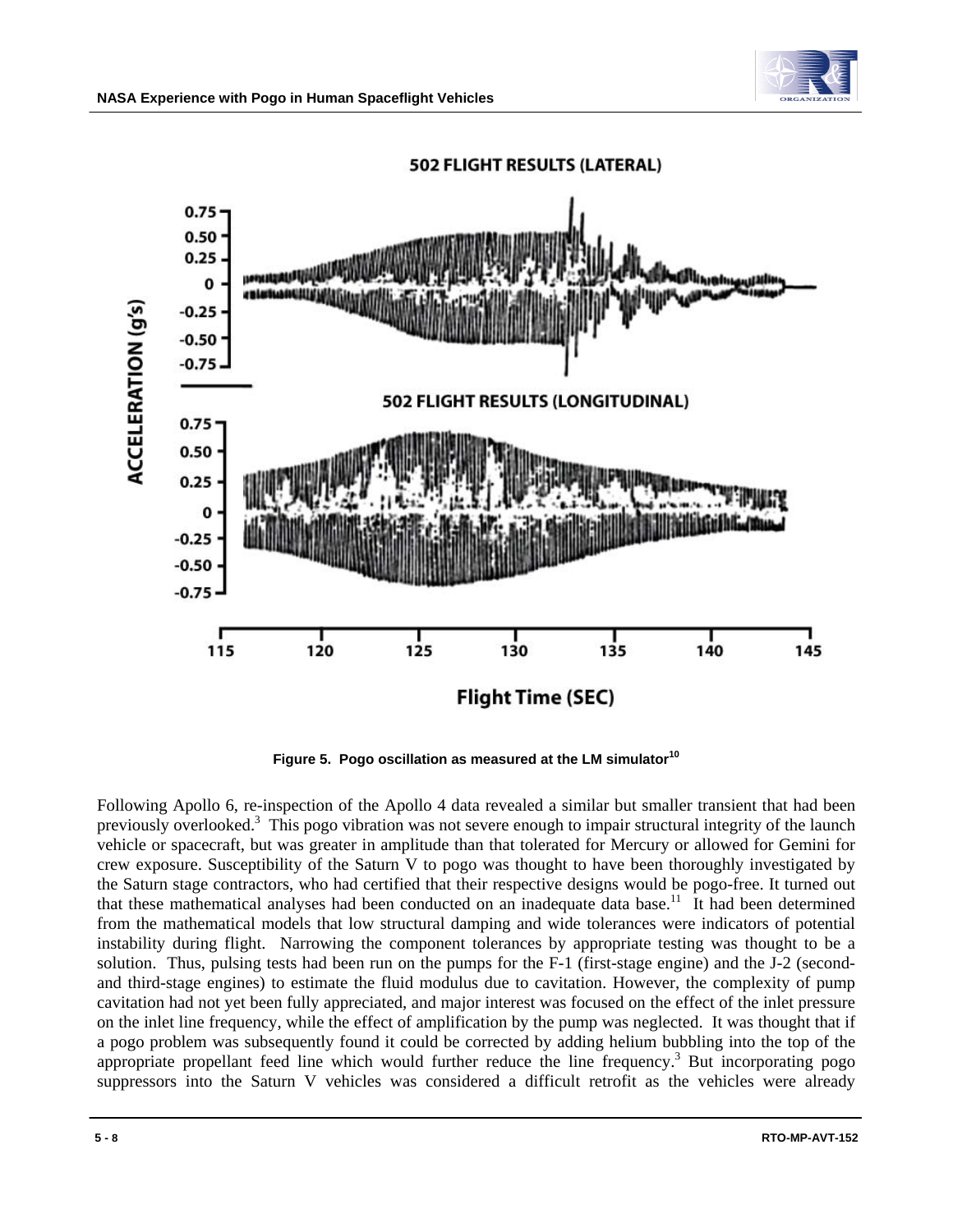

delivered to NASA.<sup>4</sup>

NASA decided not to risk stronger vibrations and a special pogo task force was assembled from NASA, industry and academia for an intensive investigation. At one time during the pogo studies, the Saturn V manager is reported to have said that 1,000 engineers from government and industry were working on the problem.<sup>12</sup>

It was known that the Saturn first stage F-1 engines exhibited combustion chamber vibration at about 5-1/2 Hz. As vehicle mass reduced during flight the frequency of structural vibrations coincided with the engine frequency, causing closed-loop coupling of the oxidizer feed system and the vehicle first longitudinal mode, resulting in pogo. An elegant solution was implemented by using helium gas from the tank pressurization system to fill cavities in the engines' liquid oxygen prevalves, converting them to accumulators that detuned the system.<sup>11</sup> The Aerospace Corporation preformed an independent analysis for NASA, and concurred with the proposal to use trapped gas in the oxidizer prevalve to serve as an accumulator.<sup>2</sup> The alternative oxidizer line helium trickle was rejected because NASA ground testing on a centrifuge showed such a strong effect that the frequency variation could not be controlled under flight acceleration and tank pressures.<sup>3</sup> The prevalve accumulator conversion was verified in ground testing in time to clear the Saturn V vehicle for crewed flight on Apollo 8.



Figure 6. Saturn I-C Pogo Mitigation<sup>11</sup>

More subsequent analysis of the AS-501 and AS-502 flights demonstrated a previously unappreciated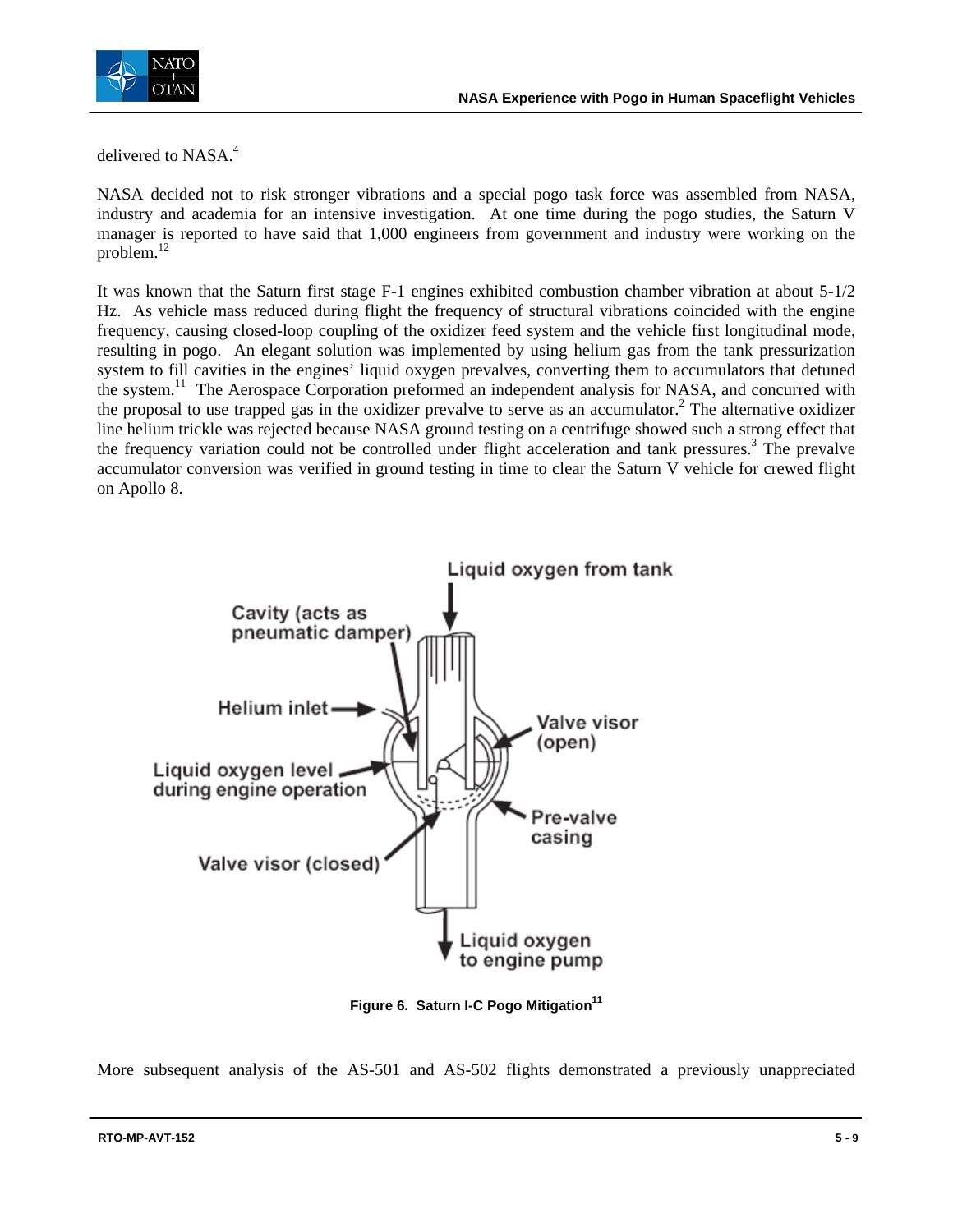

sensitivity of pogo to what may have been thought to be inconsequential changes to the Apollo spacecraft. The Apollo 4 (AS-501) flight had a low fidelity mass simulator of the lunar module, while Apollo 6 (AS-502) had a much more realistic model of the expected LM spacecraft. Mass changes from Apollo 4 also occurred in the escape system, command module and service module of the Apollo 6 spacecraft, but the total net weight difference was only 100 pounds.<sup>12</sup> As shown in Figure 7, these slight changes accounted for a small shift in the time at which the first oxidizer line mode crossed an AS-502 structural mode as compared to the same AS-501 mode, but the closed loop system gain from the change was increased by over 50 percent.<sup>10</sup>





Apollo 8 (AS-503), the third Saturn V and first manned flight (Apollo 7 flew on a Saturn IB), successfully demonstrated the effectiveness of this pogo mitigation for the S-IC first stage. However, perhaps even more unexpectedly than the first stage pogo, on this mission the S-II second stage experienced pogo as reported by the command pilot at about 50 seconds before engine cut-off. Data analysis revealed an 18 Hz vibration of the center engine of the five engine J-2 cluster. Mounted on a crossbeam structure, the center engine was vibrating with the liquid oxygen (LOX) tank bottom. The magnitude at the crew cabin was actually quite small and no threat, but the local amplitude at the engine mount posed a threat the supporting cross beam structure. $3,10$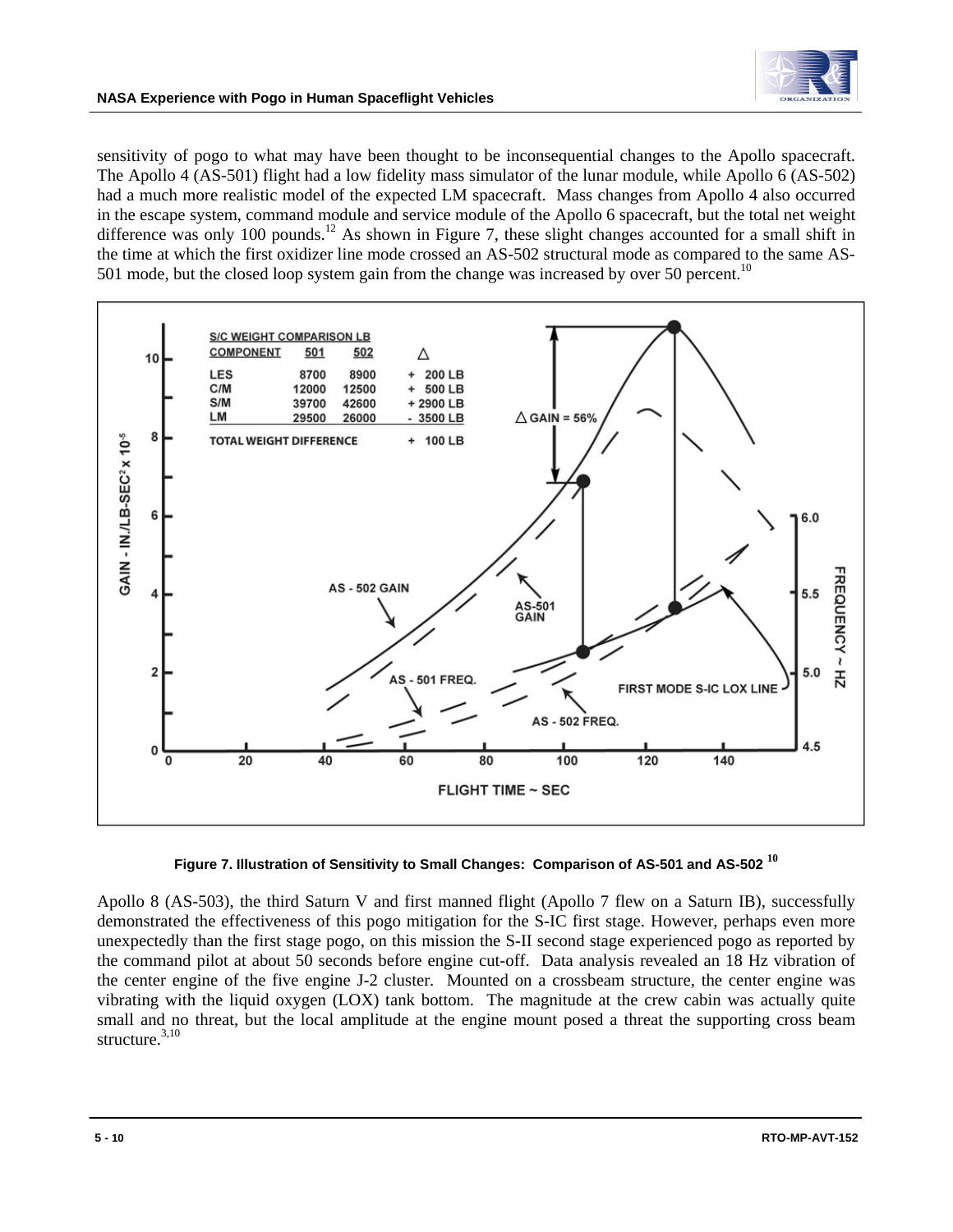



Figure 8. Saturn V Second Stage S-II Close up, J-2 Engine Cluster<sup>15</sup>

Because this pogo was localized and did not present the same concern for crew impairment as did the S-IC pogo, NASA treated this vibration as a "loads problem", with some actually referred to this problem as "minipogo"10. A first mitigation was attempted on Apollo 9 (AS-504) by increasing the LOX tank pressure, and thus the oxidizer line frequency, in an effort to detune the system. However, Apollo 9 behaved opposite to the model predictions. A 17 Hz oscillation occurred between 500 and 540 seconds in flight, with peak amplitude of +/- 12 g's at the local thrust frame. See Figure 9.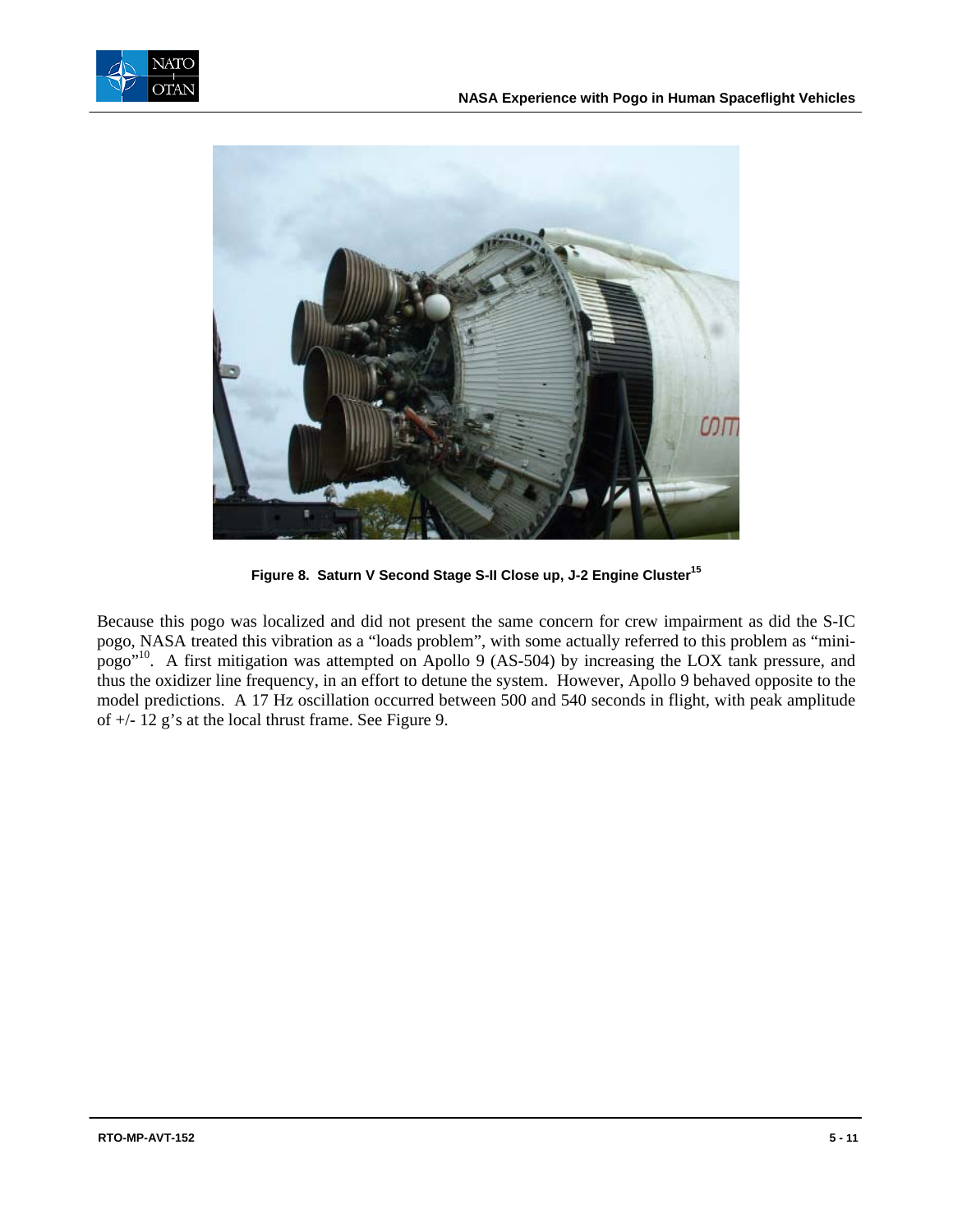



**Figure 9: Apollo 8 and 9 Pogo<sup>3</sup>**

Subsequent, more detailed post-flight analysis indicated that the ullage pressure increase would bring nonlinearities into effect which would actually increase the gain and instability.<sup>10</sup> The vibration amplitude experienced on Apollo 9 was judged to be too near the 15 g structural limit determined for the support structure for flights to continue without some mitigation.<sup>2</sup> So to keep the Apollo missions flying, an operational solution was implemented on the following missions to simply shut down the center J-2 engine some 60 to 75 seconds early to avoid the worst of the pogo, and leave the remaining 4 outer engines to just burn a little longer.<sup>3,10</sup> Under this operating condition, the flight of Apollo 10 was nominal.

Interestingly, on Apollo 10 (AS-505) the S-IVB third stage actually exhibited a pogo oscillation of 20 Hz from 50-100 seconds into that burn, but this was not thought to be a generic pogo problem based on all the previous flight history and it never occurred again although engineers remained watchful on all subsequent missions. $3$ 

The historic first lunar landing, Apollo 11 (AS-506), experienced a "small bulge" of pogo at 75 seconds into second stage, and four well-defined pogo occurrences were noted during Apollo 12 (AS-507), but they were thought to be nonlinearly limited.<sup>3</sup> The Apollo 12 vibration at the center engine had reached 8 g's and again concerns were raised for the vehicle's structural integrity, but analysis predicted that the 15 g structural limit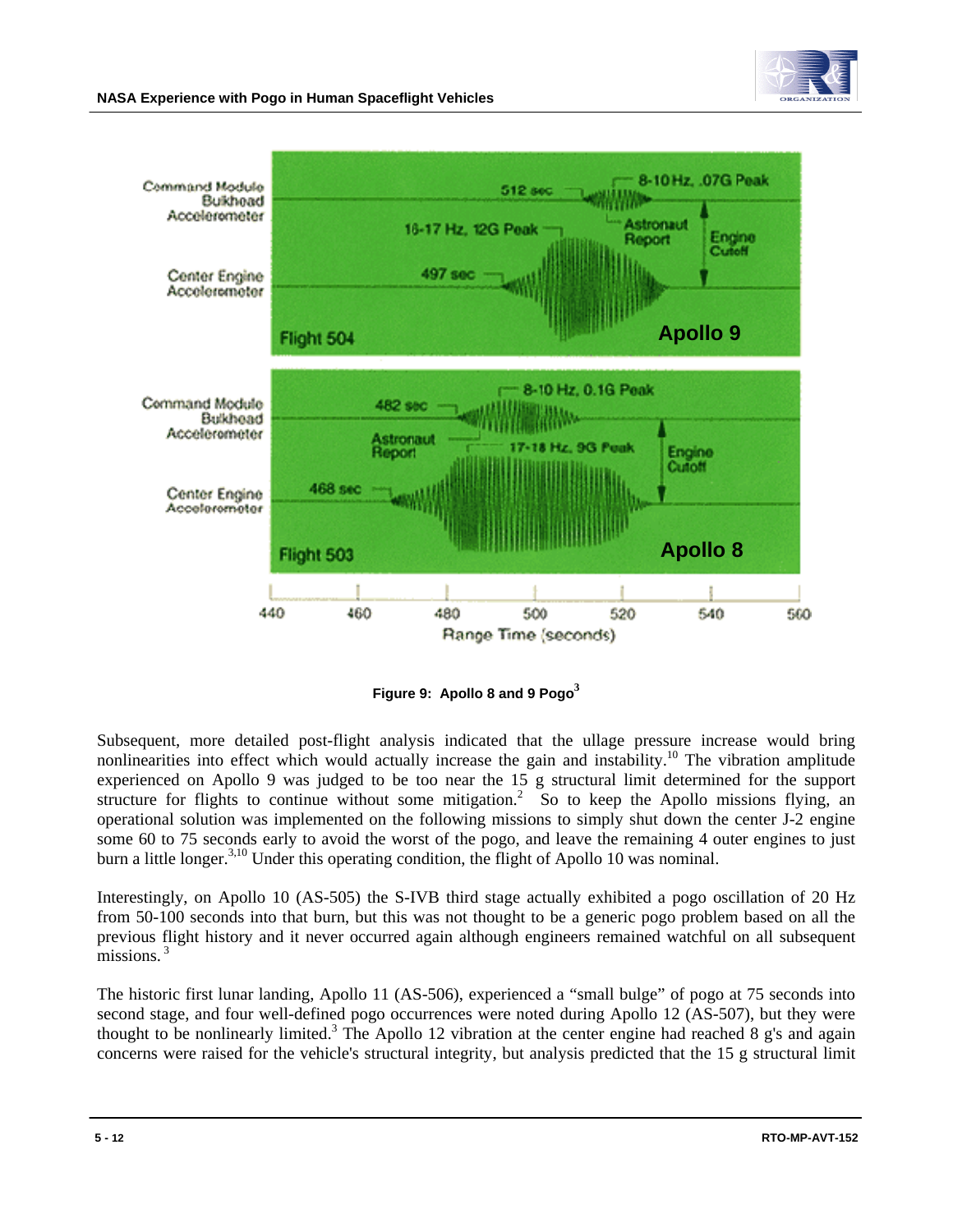

would not be exceeded.<sup>2</sup>

In the meantime, the operational work arounds had given time for the pogo working group to refine its analyses and for the contractor to develop a helium-bleed toroidal pogo suppressor for the oxidizer side of the J-2 engine. The suppressor was not without its own risks as it wrapped around the oxidizer line near the pump and was filled after starting the engine. The oxidizer line frequency was expected to sweep bulkhead and crossbeam modes that could result in momentary resonance and instabilities, potentially triggering catastrophic nonlinearities. Suppressor failure modes were also a threat for only achieving partial filling and stability problems. Much detailed design and analysis was required before the pogo working group was satisfied the suppressor was ready for flight. $10$ 

The suppressor was available for Apollo 13 (AS-508), but there were concerns with the flight schedule, and the difficulties of installation, inspection, and verification on the waiting Apollo 13 Saturn V vehicle. These concerns and the favorable analysis prediction of nonlinearly limited vibration amplitude led to a decision to fly as-is, so no fix for pogo was implemented. $3$ 

Apollo 13 launched on April 11, 1970. During the second stage burn, two episodes of pogo occurred on the center J-2 engine as expected from previous missions, but the third occurrence diverged severely and acceleration at the engine attachment reached an estimated 34 g's (the accelerometer went out of range) before the engine's combustion chamber low-level pressure sensor commanded a shut down. A vivid comparison of previous missions with Apollo 13 data is provided by Ryan, as shown in Figure 10.<sup>10</sup> It was estimated in the post-flight investigation that only one more cycle of amplitude growth could have been sustained without catastrophic structural failure.



**Figure 10. Comparison of center engine thrust pad accelerations<sup>10</sup>**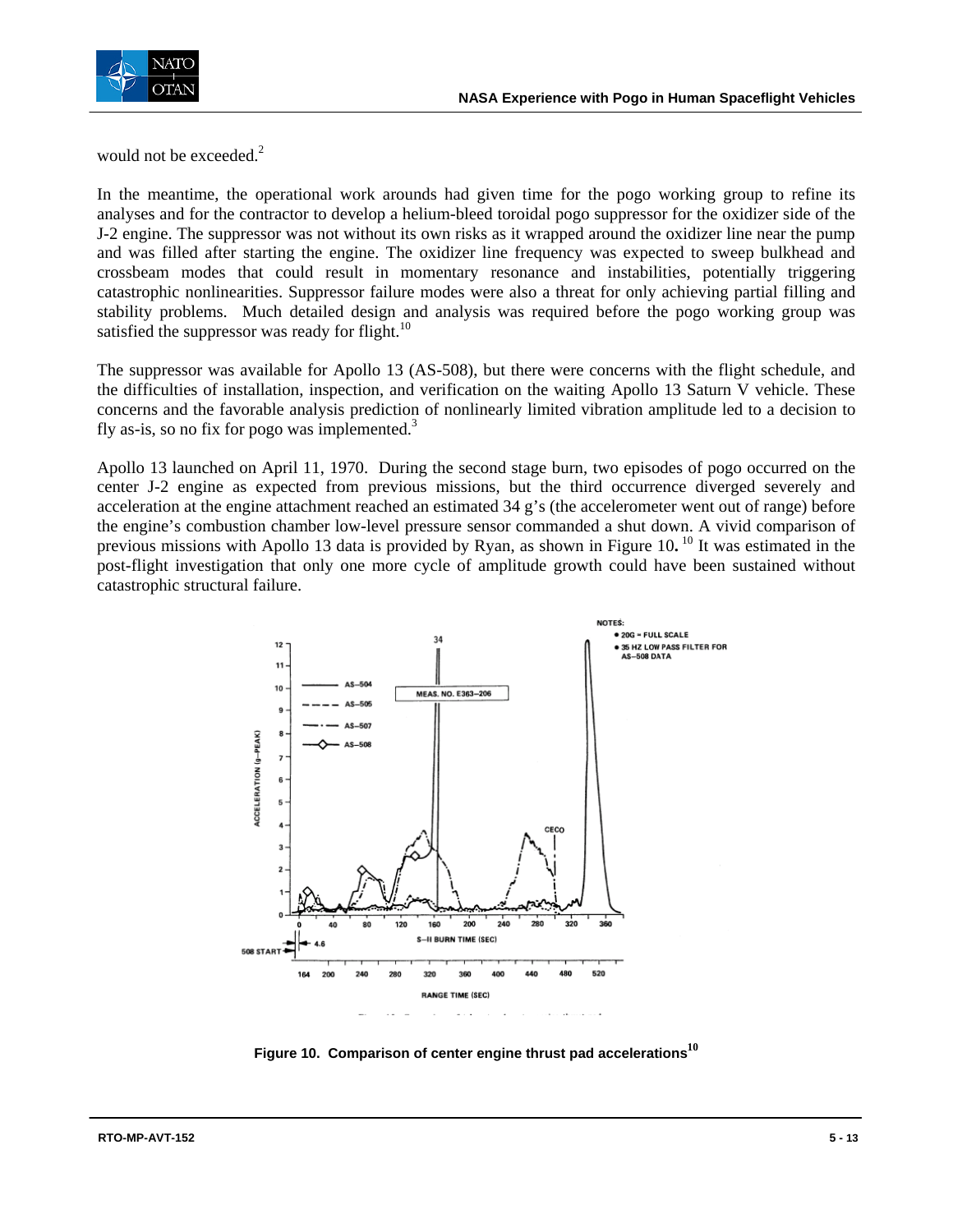

The pogo community experienced yet another lesson about the limitations of their knowledge of the nonlinearities active in pogo, and NASA received a wake-up call that eliminated the "mini-pogo" thinking. The waiting pogo suppressor was installed on the center J-2 engine for all subsequent Apollo missions. No further pogo was experienced on the Apollo missions other than a few seconds of 10.5 Hz "buzz" at the end of second stage flight, and the lingering threat of another occurrence of third stage pogo. NASA continued to closely monitor the S-IVB third stage as it had been analyzed to be stable with low margins. Changes in spacecraft weights and dynamic characteristics were the major concern as heavier lunar modules were launched with Apollo missions 15, 16, and 17 carrying lunar rovers**.** 2,15

#### **1970 POGO STATE OF THE ART**

The NASA pogo working group's collective experience was summarized in an October 1970 monograph in the NASA Space Vehicle Design Criteria series, entitled "Prevention of Coupled Structure-Propulsion Instability (pogo)", authored by Sheldon Rubin of the Aerospace Corporation for NASA's Langley Research Center.<sup>13</sup>

Rubin summarized the state of the art, and provided criteria and recommended practices for mathematical modeling, preflight tests, stability analysis, corrective devices or modifications, and flight evaluation. Particularly noted were the large flight-to-flight variations in peak vibration levels that occur for nearly identical vehicles, illustrating the great sensitivity to small parameter deviations. Satisfactory flight performance was recommended as better ensured by eliminating the instability rather than attempting to accommodate or tolerate it. This marked a significant change in NASA's thinking, treating pogo as an instability problem to be avoided, just as in flutter or control system instability, rather than as a design loads or vibration environment to be "managed".

Knowledge of the problem was thought to be sufficient to avoid pogo entirely on new vehicles. The variation in amplitudes experienced was attributed to a slowly varying limit cycle controlled by nonlinear behavior due to damping in the longitudinal vehicle modes and the dynamic gain behavior of the engine pumps. But quantitative definition of these nonlinearities was considered lacking and put accurate prediction of the limit cycle behavior beyond the state of the art, although Rubin did refer to dissenting opinions.<sup>14</sup> So modelling was focused on predicting linear damping of the coupled system, and the rate of change of the system properties was considered slow enough to allow a sequential fixed-parameter analysis of successive flight times.

A low inertance accumulator located near the engine pump inlet was recommended as the most effective means of reducing the fundamental feedline resonant frequency below that of the first significant structural mode. Higher feedline modes were expected to remain above the fundamental structural mode. Examples of such installations as the Gemini and Saturn V I-C first stage implementations were provided as schematics and are reproduced in Figure 11.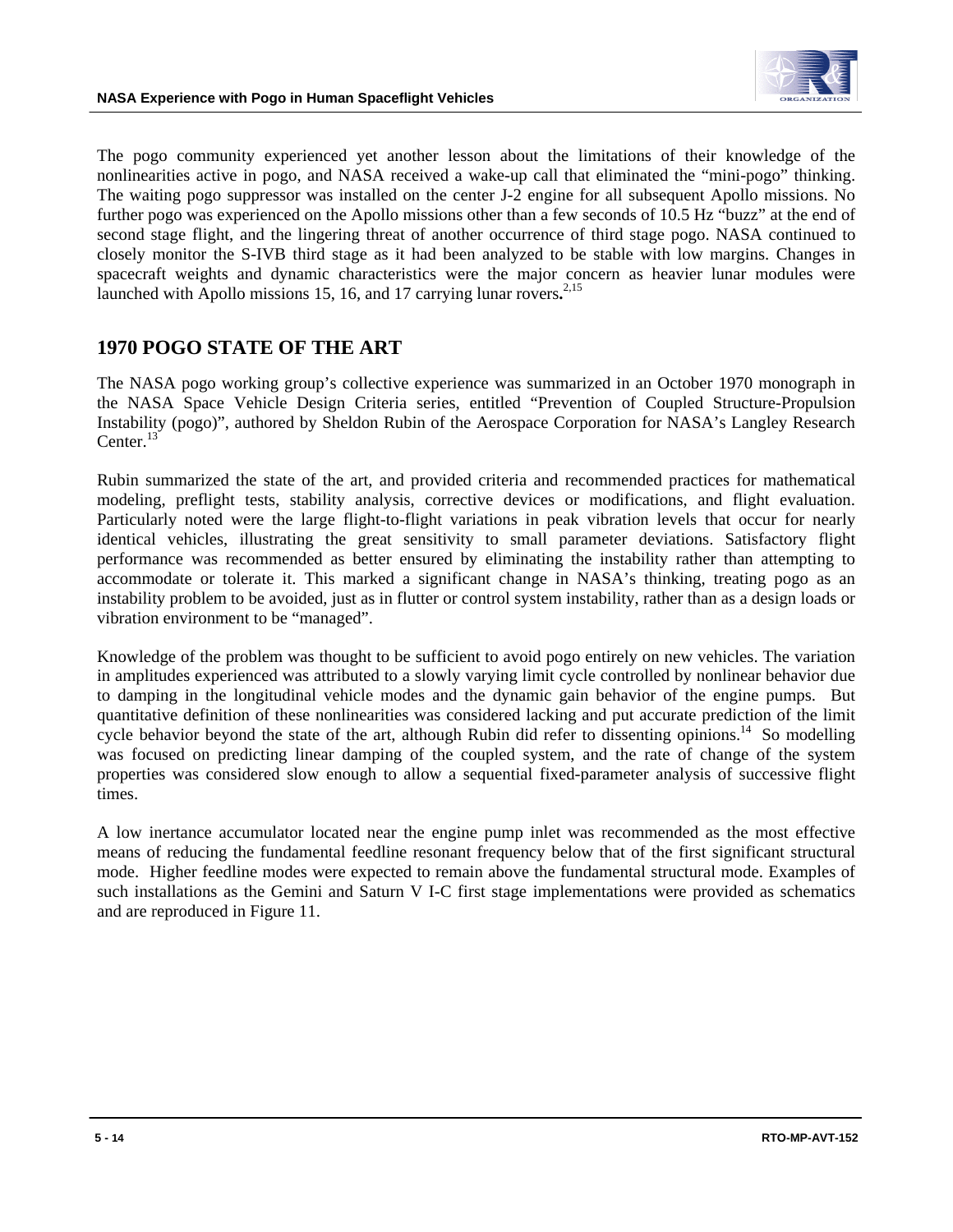



**Figure 11. Pogo Suppression Devices<sup>13</sup>**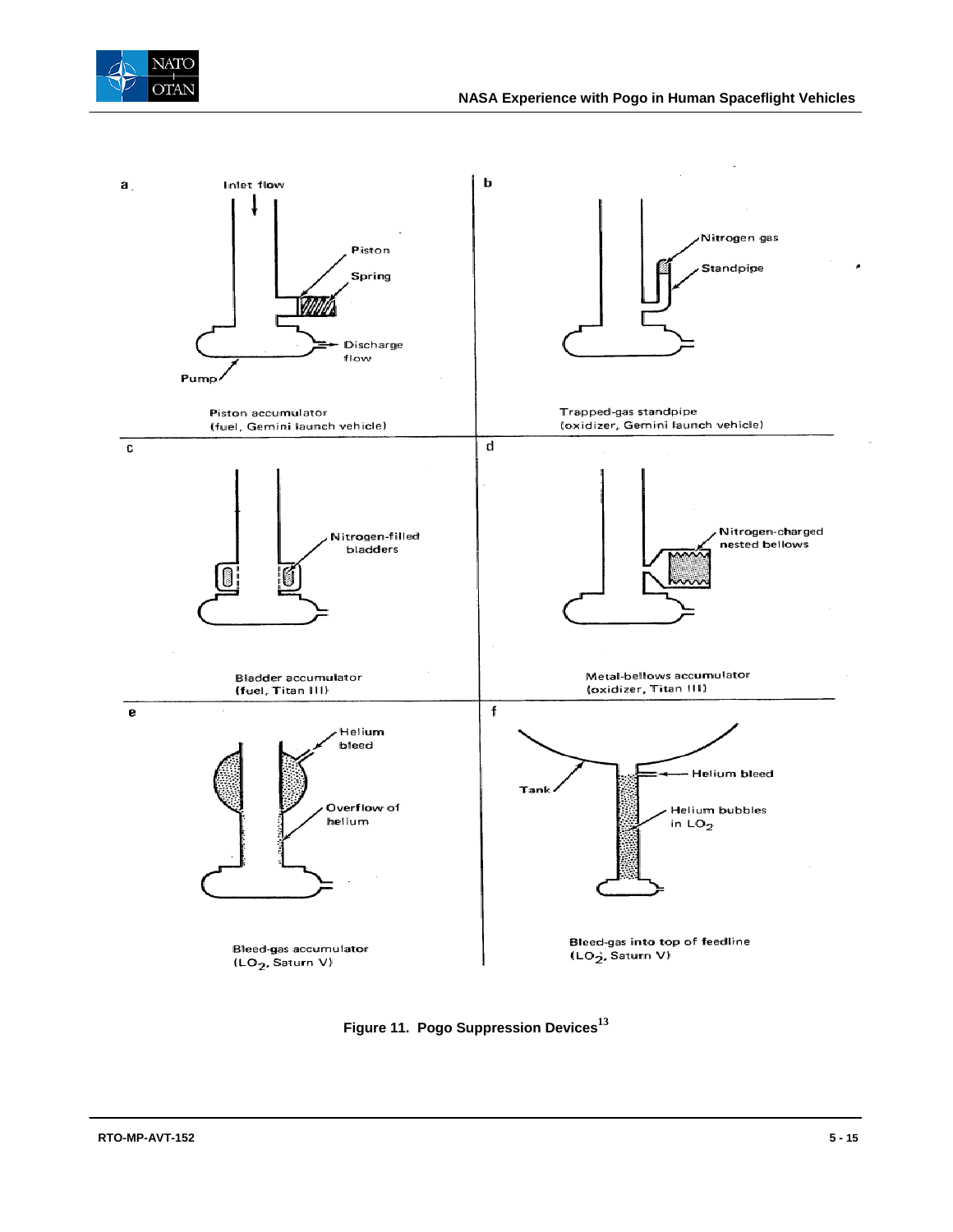

Vehicle design criteria were proposed as: "The coupled structural and liquid propulsion system of the space vehicle shall be stable as determined by a suitable combination of analysis and test." The analysis was to be a linearized model of the coupled system demonstrating an adequate margin of stability, with accuracy substantiated by ground and flight test. Stability was to be demonstrated in terms of closed loop damping, or a damping gain margin expressed in decibels as the ratio of the actual structural damping to the structural damping required for neutral stability. Sensitivity analysis to phase shifts in the structural modes was also recommended. Instability was to be eliminated by appropriate modification of the coupled physical system.

The NASA criteria were introduced by Rubin to the technical community at a Space Transportation System Technology Symposium in July, 1970.<sup>14</sup> Included in that presentation was an interesting chart summarizing the collective industry experience with known pogo instabilities, included here as Figure 12.



### CHART<sub>2</sub> POGO INSTABILITIES (ENGINE COUPLED)

**Figure 12: Pogo Experienced in Flight<sup>14</sup>**

Rubin aptly summarized the new NASA appreciation for pogo as a major instability concern for all rocket-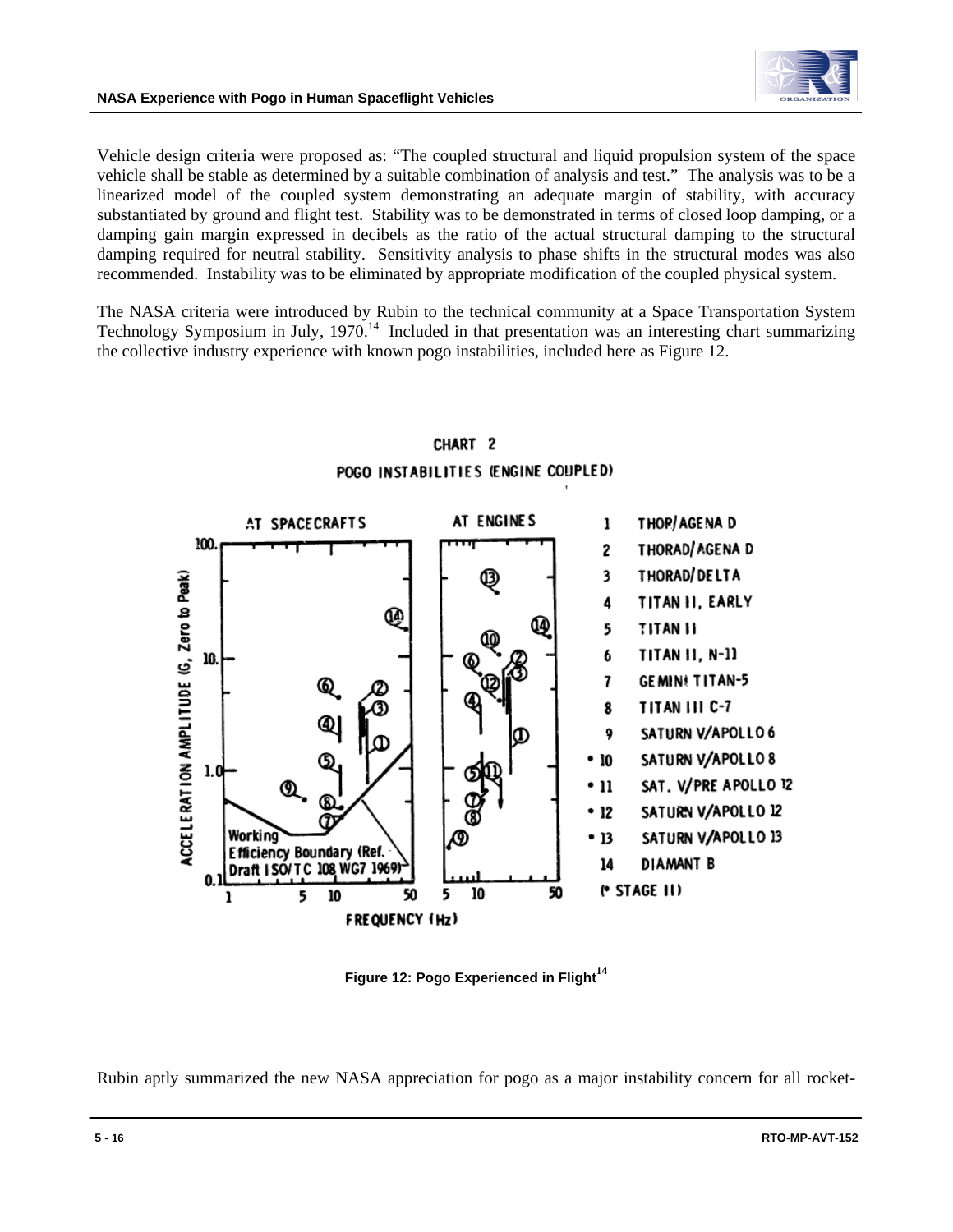

powered phases of spaceflight and emphasized the strong interplay of analysis and test, especially the need for flight test to realistically exercise the coupled system. Flight test was the final substantiation of the math model, but the inability to determine coupled-system damping during flight was recognized. Technology needs were listed as: transducers for propellant flow oscillations, development of test plans for comprehensive measurement of turbopump dynamics, evaluation of propellant tank modeling methods, and investigation of methods for in-flight excitation to measure coupled system damping.

Thus, the near failure of the S-II stage on Apollo 13 due to pogo instability has colored the NASA attitude toward pogo ever since, and pogo has subsequently been treated as a self-excited instability, such as wing flutter and flight control instability, that must be eliminated rather than as a dynamic loads or vibration environment.

## **SPACE SHUTTLE EXPERIENCE**

The Space Shuttle Phase C/D development began in 1972 with the experience of Apollo 13 still fresh in memory of NASA program managers. The desired rapid turnaround of the Shuttle fleet also influenced the program management attitude regarding pogo. The Johnson Space Center's first co-chair for the Shuttle pogo prevention panel, Dr. Hal Doiron, was told the problem should be fixed "with a sledge hammer". Recurring pre-mission debates on whether different payload dynamics would erode small stability margins were going to be unacceptable to management. An operational approach similar to an airline was desired, just as wing flutter is not an issue for any flight within an aircraft's operational envelope, and is not affected by structural dynamic cargo changes.<sup>4,15</sup>



**Figure 13. Space Shuttle**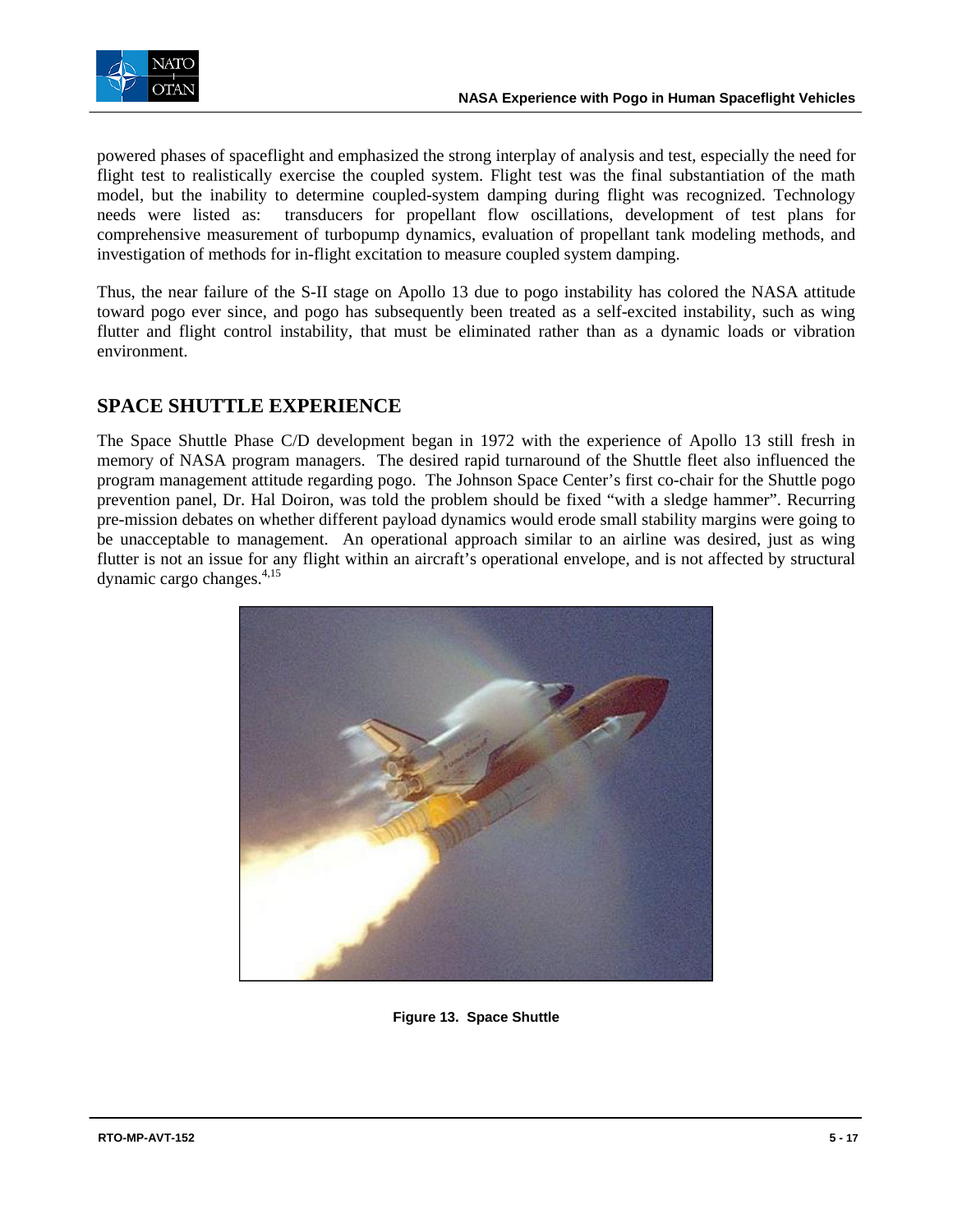

A Pogo Integration Panel (PIP) was authorized by Space Shuttle Program Directive No. 25, dated July 16, 1974, to provide technical oversight to the numerous pogo prevention and integration activities. The PIP required membership from each of the hardware element organizations and met informally beginning in 1973 even before receiving its official charter. The Aerospace Corporation was tasked with the performance of independent pogo stability analyses in support of the PIP. Dr. Sheldon Rubin led this team and was also an active participant in the PIP. The PIP met on a regular basis to review and evaluate the technical activities described in the Pogo Prevention Plan and to exchange and coordinate technical information.<sup>4</sup>

A Pogo Prevention Plan (JSC-08130) was developed, following the guidance of NASA SP 8055, and approved by program management to organize the various analyses, tests and decisions necessary to develop and integrate a pogo suppression system. The Pogo Prevention Plan delineated activities into five basic elements: analytical development, testing, pogo suppressor development, verification analysis, and documentation. An elaborate test program was planned and executed to develop the data used in the verification analysis. The principle tests involved engine pulsing and suppressor development. The Space Shuttle's unique asymmetric four-body configuration created a challenge unlike any of NASA's previous vehicles, with aerodynamic surfaces, complex asymmetric structural modes, and advanced main engines firing continuously during ascent and during staging. This configuration resulted in complex asymmetric structural dynamic models requiring a comprehensive ground vibration test program for developing verification data.4,15

The pogo suppressor was designed as an integral part of the propulsion system for the first time, actually as part of the Space Shuttle Main Engine (SSME) between the low and high pressure liquid oxygen turbopumps, rather than added later to the propulsion feed line system as a remedial effort. Early designs had called for an accumulator at the inlet to the SSME low pressure oxygen turbopump, but this left a long oxidizer duct to interact with the downstream high pressure oxygen turbopump, and studies showed that despite the complications to SSME development, the optimal location for the suppressor was within the SSME at the high pressure turbopump inlet, operating as a broad band filter. Development of the SSME and pogo suppressor included Caltech research into pump dynamics, ONERA contribution of an ultrasonic flow meter, and the National Bureau of Standards evaluation and calibration of some required instrumentation.<sup>2,3</sup>

The suppressor itself is a spherical container about the size of a basketball charged with hot (400°F) gaseous oxygen for most of the flight (a helium charge is used prior to engine start). The high pressure liquid oxygen is separated from the gaseous oxygen by a baffle plate to prevent the liquid oxygen from splashing up into the gaseous oxygen and condensing the bubble. Essentially a Helmholtz resonator, it is designed to attenuate LOX flow oscillations into the high pressure turbopump in the 5-50 Hz frequency band for a "smooth" flow rate of LOX into the high pressure turbopump. The mixture of gaseous and liquid oxygen is continuously bled from the suppresser to control the gas volume and thereby the feed system dynamics that prevent pogo. Then the mixture is reintroduced into the feed line upstream of the engine so that all the gas condenses.<sup>4,3</sup>

The program requirements stipulated that the system closed loop damping had to be greater than zero for any worst-case combination of system parameter uncertainties. Important pogo structural modes were assumed to have only one-half percent damping as a worst-case, combined with worst-case distortions of mode shape (structural gain) and with the worst possible combinations of structural frequency and feedline propellant mode frequency. Conservatism was built into the analysis to address the uncertainties in the structural dynamic models and engine models. Uncertainty factors were applied to the modal gains, modal frequencies, suppressor inertance, suppressor compliance and SSME powerhead gain. In some cases it was also assumed that one suppressor was out.<sup>4</sup>

Pre-flight pogo stability analysis for missions STS-1 through STS-5 indicated that the Space Shuttle was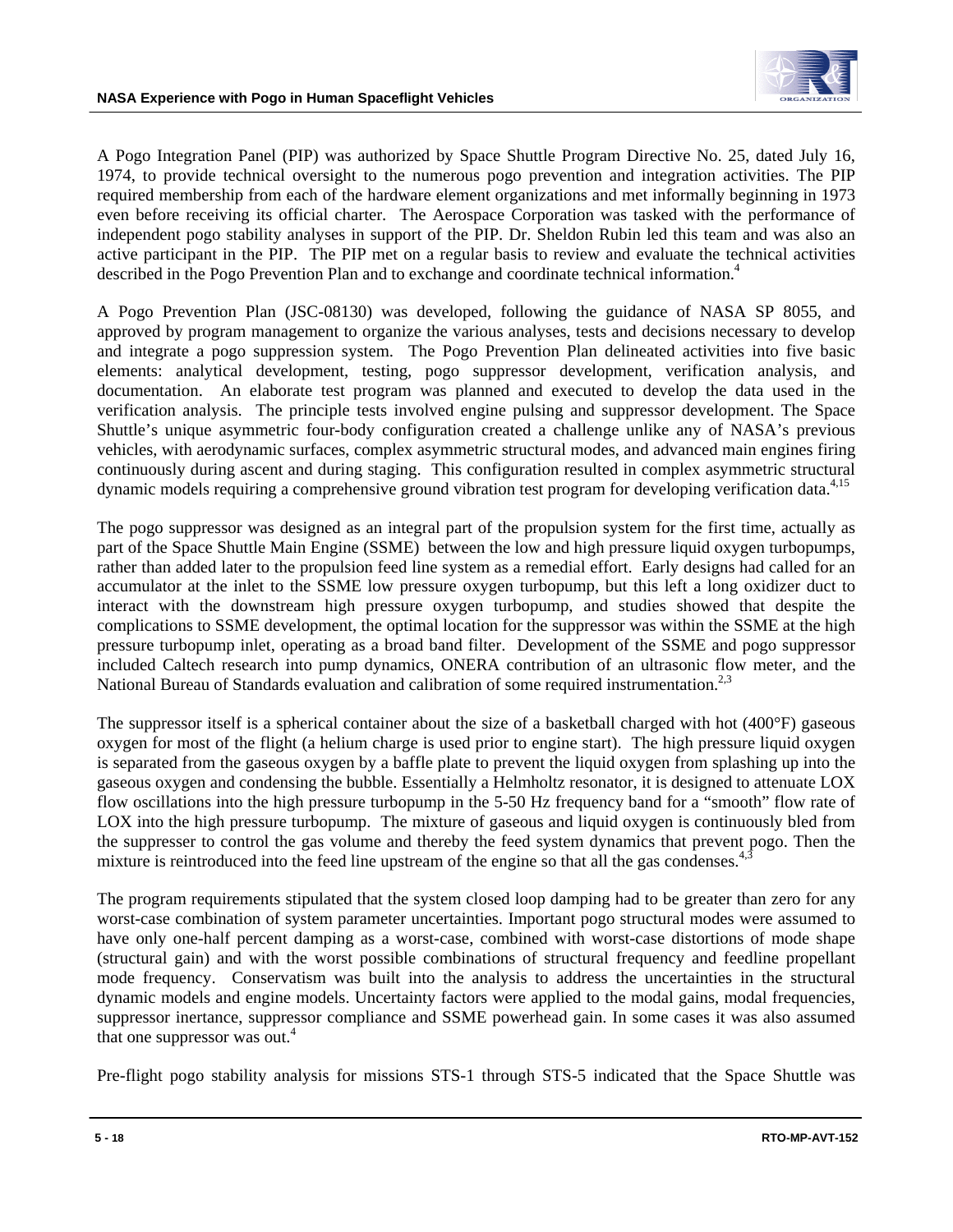

pogo-free throughout the powered flight regime. Specific time points analyzed in the flight trajectory were:

Lift-Off  $(t = 0 \text{ sec.})$ Max. dynamic pressure  $(t = 40 \text{ sec.})$ Pre-SRB separation  $(t = 120 \text{ sec.})$ Post-SRB separation ( $t = 125$  sec.) Boost ( $t = 254$  sec.) Boost ( $t = 418$  sec.) Prior to Main Engine Cut-off  $(t = 510 \text{ sec.})$ 

The flight test program included instrumented flights on STS-1 through STS-5. The pogo instruments were basically pressure measurements installed in the liquid oxygen feedline and the SSMEs, and accelerometers on the Orbiter thrust structure. These measurements were augmented by other instruments used by other disciplines for their flight verification process. Examination of flight data indicated a pogo-free vehicle and the pogo flight measurement responses were as expected. No pogo oscillations were seen in the pressure measurements or in the thrust structure accelerations. The instrumentation verified that the suppressors were fully charged and operating throughout the boost phase of each flight. The flight data confirmed and validated the data developed in the ground test programs.

The pogo stability of the Space Shuttle is diligently monitored and verified to this day on a flight-by-flight basis to address concerns for any changes in structural dynamic properties, as from the changing payloads, structural fatigue of the Orbiter, or the upgrades to the SSME and the External Tank, that could affect the stability margins, particularly should a suppressor fail. Six operational measurements were approved and installed on all the Orbiters, consisting of three X-axis accelerometers on the SSME gimbal pads, and three sensors measuring the pressure of the liquid oxygen flow into the high pressure turbopump.<sup>4</sup>

### **FUTURE CHALLENGES**

It's now been over 30 years since the beginning of development of the Space Shuttle and a new generation of engineers face the challenges of developing two new launch vehicles that must be verified pogo-free: the Ares I crew launch vehicle, with a first stage derived from the Space Shuttle Solid Rocket Booster (SRB) and a new upper stage utilizing a Saturn derived J-2X engine; and the Ares V cargo launch vehicle, with a core stage utilizing two Shuttle-derived SRBs, a Shuttle-derived External Tank and five RS-68 engines, and an upper stage with the J-2X engine.

Several excellent resources exist to help guide these efforts. The Boeing Company has captured the Space Shuttle Program pogo experience for NASA in a March, 2007 report by Duane Bastia and Dr. George Zupp.<sup>4</sup>

The NASA Marshall Spaceflight Center commissioned a May 2003 report by Dr. Hal Doiron to summarize the current state of the art in pogo prevention, providing a detailed learning guide for pogo stability analysis, and presenting a comprehensive discussion of pogo prevention activities.<sup>15</sup>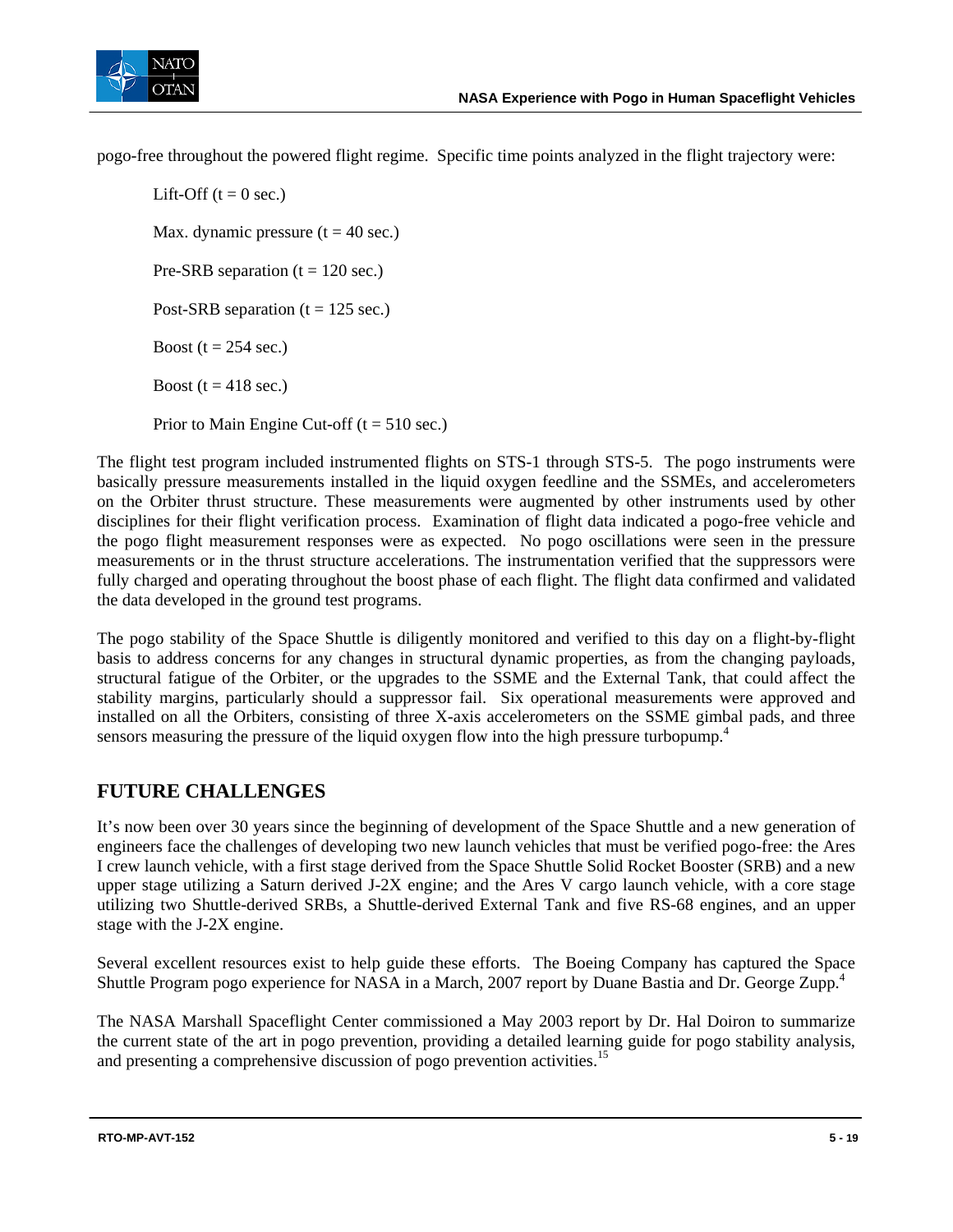

An earlier Aerospace Corporation state of the art report is also available by Oppenheim and Rubin.<sup>16</sup>

Fortunately, many of the gifted engineers that lived out the experiences discussed herein are also still available as consultants to this new generation. Drs. Doiron and Zupp, notable as the first and second (respectively) JSC co-chairs for the Space Shuttle Pogo Integration Panel are providing on-going consultation to the Constellation Program. Mr. Bob Ryan is still mentoring and teaching through the Marshall Spaceflight Center, and Mr. Sheldon Rubin also still consults on occasion, having passed his mantel for pogo expertise at the Aerospace Corporation to his protégé Mr. Kirk Dotson.

Looking to the future based on his Space Shuttle and subsequent EELV experience, Dr. Doiron emphasizes that a systems engineering effort is required if a pogo prevention effort is to be successful:

"The multi-disciplined nature of the pogo problem, involving in-depth knowledge of both structural and propulsion system dynamics analysis, requires a need for engineers involved to get out of the comfort zone of their structural or propulsion technical specialty. They must learn enough about the other specialties to conduct a successful pogo prevention effort in a multi-disciplined team environment. They must master new terminology and engineering concepts and principles, and embrace a shared spirit of cooperation and understanding for success in a melting pot of individual specialties. A successful pogo prevention effort will bring together experts, in a working team environment, from a number of specialized technical areas, including:

- Structural design
- Structural dynamics analysis
- Cryogenic fluids analysis
- Turbo- machinery performance, dynamics analysis, and test
- Rocket engine design and performance analysis
- Integrated propulsion system design analysis and test
- Structural and structural dynamics testing
- Specialized structural and fluids sensor technology
- Ground and flight test instrumentation system design
- Data acquisition
- Spectral analysis of forced response and random response data
- Control systems/structural interaction and stability analysis
- Vehicle trajectory and payload performance analysis
- Pogo stability analysis
- Pogo suppressor design"

With respect to the extensive pogo analysis and test verification efforts of the Space Shuttle, Dr. Doiron comments that "no cost was spared in Shuttle pogo stability verification. Therefore, the Shuttle experience probably represents the most thorough and costly pogo prevention program that will ever be required." It is his assertion that baselining a well designed, robust pogo suppressor at the outset of a launch vehicle development program is the most cost effective approach for pogo mitigation, with savings in pogo model test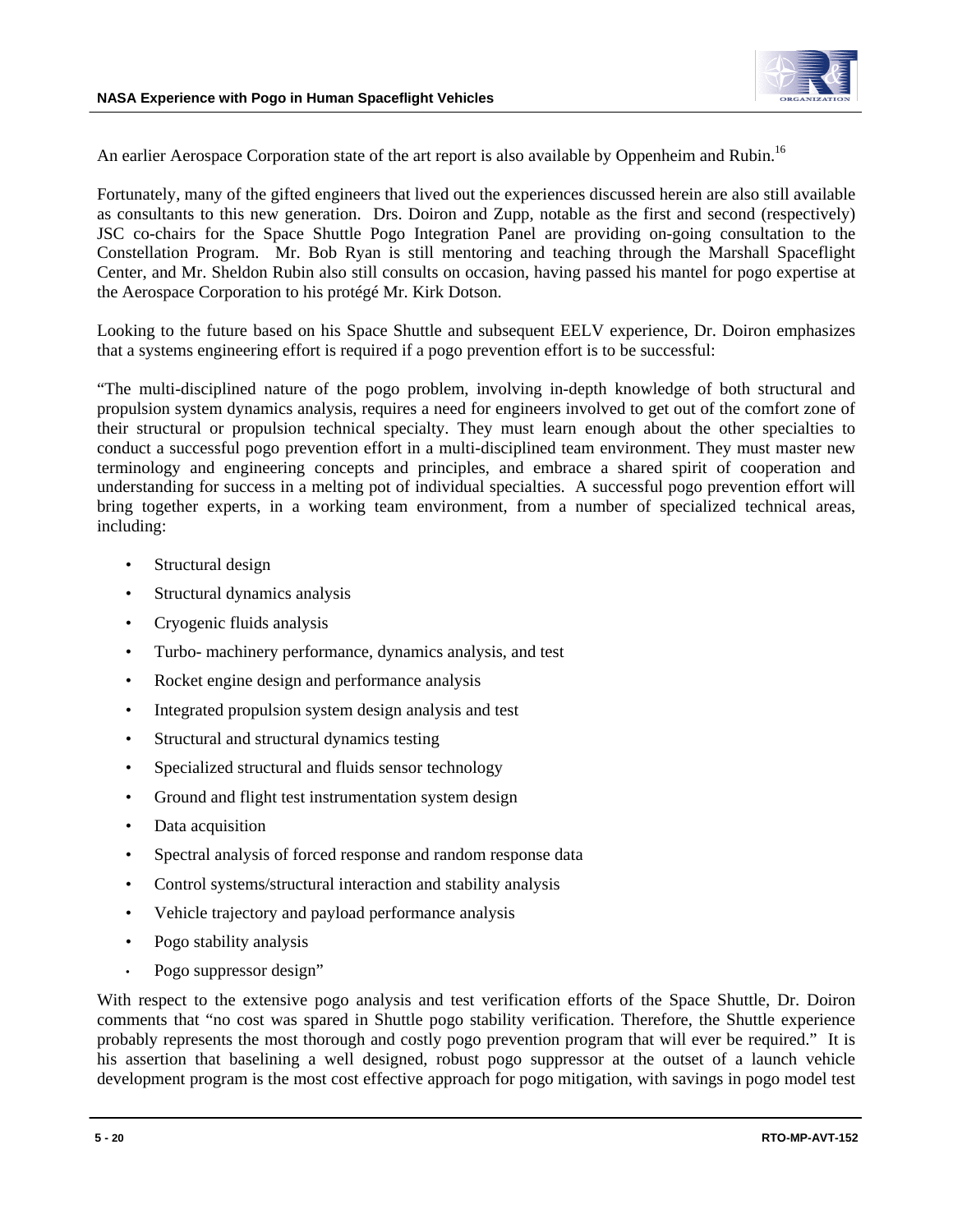

validation realized by piggy-backing these objectives on existing engine development and qualification tests, and eliminating at least the pogo modeling need for a full scale vehicle modal test.

A pogo suppressor is effectively baselined in the NASA plans for the Ares I vehicle, but given the previous flight history of the pogo phenomena and the many "learning opportunities" it has presented, many current and former NASA engineers are still cautious and skeptical of any short cuts to validation testing. Planning the details of the Ares vehicles' pogo verification should be an interesting debate.



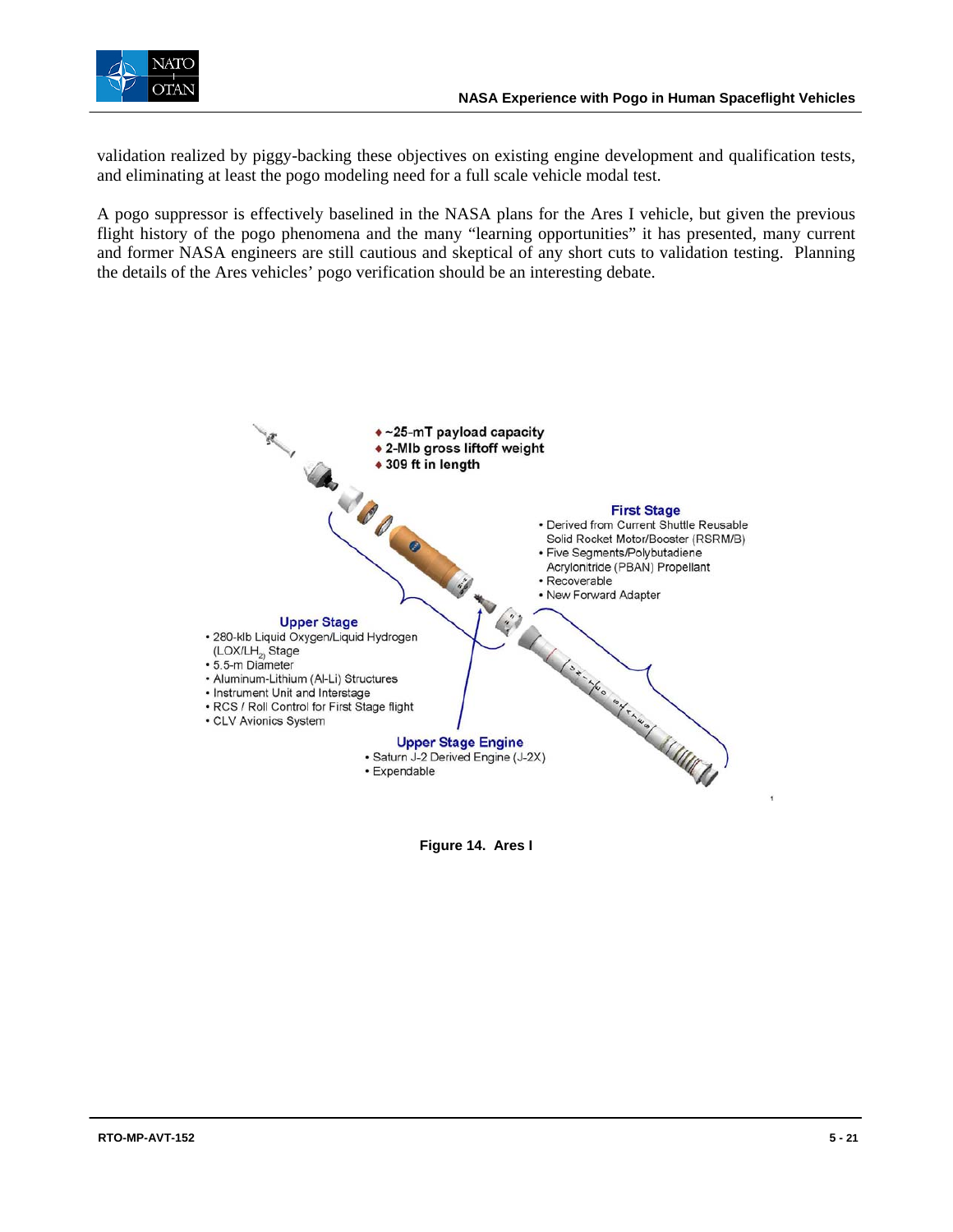



**Figure 15. Ares V** 

#### **REFERENCES**

- [1] Hacker, Barton C., & Grimwood, James M. (1977). *On the Shoulders of Titans: A History of Project Gemini.* NASA SP-4203. http://www.hq.nasa.gov/office/pao/History/SP-4203/toc.htm
- [2] Dotson, Kirk W. (Winter 2003-2004). *Mitigating Pogo on Liquid-Fueled Rockets*. Crosslink, Vol. 5, Number 1, pp 26-29. The Aerospace Corporation. http://www.aero.org/publications/crosslink/winter2004/05.htm
- [3] Fenwick, J. (Spring 1992). *POGO.* Threshold: Pratt & Whitney Rocketdyne's Engineering Journal of Power Technology. http://www.engineeringatboeing.com/articles/pogo.htm
- [4] Bastia, D. & Zupp, G. (2007). *Prevention of Space Shuttle Pogo: Brief History.* Space Shuttle Program Pogo Historical Study Data Book, SE07HOU169. The Boeing Company.
- [5] NASA (1965). *Gemini Program Mission Report: Gemini V.* MSC-G-R-65-4. Manned Spacecraft Center, Houston, Tx. http://ntrs.nasa.gov/archive/nasa/casi.ntrs.nasa.gov/19750067642\_1975067642.pdf
- [6] Collins, Michael (1975). *Carrying the Fire: An Astronaut's Journeys*. p.203, Ballantine Books, Random House, New York, NY.
- [7] NASA (1966). *Gemini Program Mission Report: Gemini X.* MSC-G-R-66-7. Manned Spacecraft